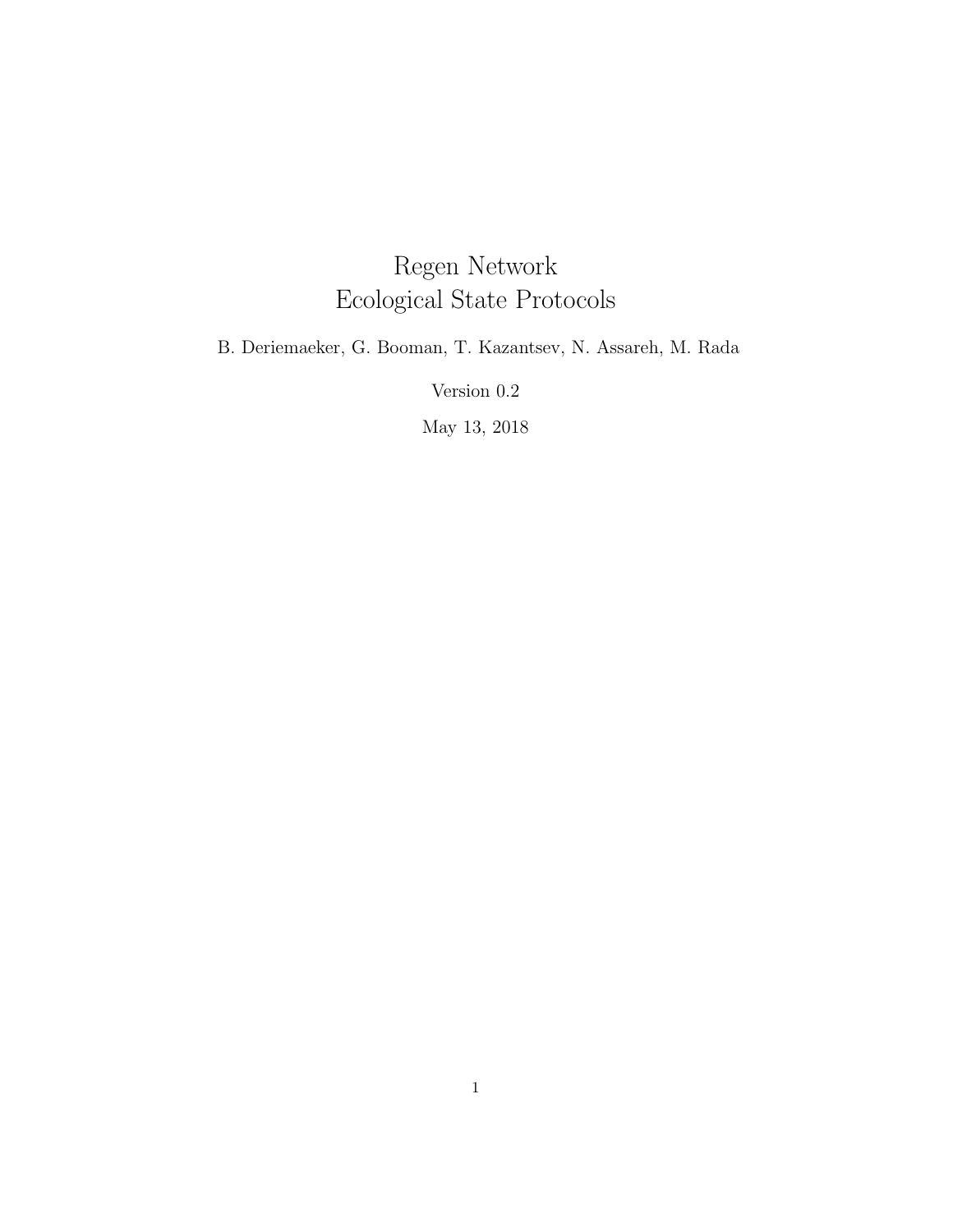# **Contents**

|          |         | List of Figures                                                                      | 4               |  |  |  |  |
|----------|---------|--------------------------------------------------------------------------------------|-----------------|--|--|--|--|
| 1        |         | Data Sources<br>5                                                                    |                 |  |  |  |  |
|          | 1.1     |                                                                                      | 5               |  |  |  |  |
|          |         | Optical and Near Infrared (NIR) sensors<br>1.1.1                                     | $\bf 5$         |  |  |  |  |
|          |         | 1.1.2                                                                                | $\overline{5}$  |  |  |  |  |
|          |         | 1.1.3<br>LiDAR.                                                                      | $\,6$           |  |  |  |  |
|          | 1.2     | Platforms                                                                            | $6\phantom{.}6$ |  |  |  |  |
|          |         | 1.2.1<br>Unmanned Aerial Vehicles (Drones)                                           | $\,6$           |  |  |  |  |
|          | 1.3     |                                                                                      | $\overline{7}$  |  |  |  |  |
|          |         | 1.3.1                                                                                | $\overline{7}$  |  |  |  |  |
|          |         | 1.3.2                                                                                | 7               |  |  |  |  |
|          |         | 1.3.3                                                                                | $\overline{7}$  |  |  |  |  |
|          |         | 1.3.4                                                                                | $\overline{7}$  |  |  |  |  |
|          |         | 1.3.5                                                                                | $\overline{7}$  |  |  |  |  |
|          |         | 1.3.6<br>Synthetic Aperture Radar (SAR)                                              | 8               |  |  |  |  |
|          | 1.4     |                                                                                      | 8               |  |  |  |  |
|          | 1.5     | IoT Ecological Monitoring Sensors                                                    | 9               |  |  |  |  |
|          | $1.6\,$ |                                                                                      | 10              |  |  |  |  |
|          |         |                                                                                      |                 |  |  |  |  |
| $\bf{2}$ |         | <b>Pending Protocols</b>                                                             | 10              |  |  |  |  |
|          | $2.1\,$ | Endangered Species Habitat Protocol                                                  | 10              |  |  |  |  |
|          | 2.2     |                                                                                      | 11              |  |  |  |  |
|          | 2.3     |                                                                                      | 11              |  |  |  |  |
|          | 2.4     |                                                                                      | 11              |  |  |  |  |
|          | 2.5     | Erosion and Sediment Delivery Protocol $\ldots \ldots \ldots \ldots \ldots$          | 12              |  |  |  |  |
|          | 2.6     | Urban Tree Protocol $\ldots \ldots \ldots \ldots \ldots \ldots \ldots \ldots \ldots$ | 12              |  |  |  |  |
|          | 2.7     |                                                                                      | 12              |  |  |  |  |
|          | 2.8     |                                                                                      | 13              |  |  |  |  |
|          |         |                                                                                      |                 |  |  |  |  |
| 3        |         | <b>Carbon Sequestration Indicators</b>                                               | 13              |  |  |  |  |
|          | 3.1     |                                                                                      | 13              |  |  |  |  |
|          | 3.2     |                                                                                      | 14              |  |  |  |  |
|          | 3.3     |                                                                                      | 15              |  |  |  |  |
|          | 3.4     |                                                                                      | 15              |  |  |  |  |
|          | 3.5     |                                                                                      | 16              |  |  |  |  |
|          | 3.6     |                                                                                      | 17              |  |  |  |  |
|          | 3.7     |                                                                                      | 17              |  |  |  |  |
|          | 3.8     | Sediment Delivery and Soil Loss Due to Erosion                                       | 18              |  |  |  |  |
|          | 3.9     | Net Primary Productivity (NPP)                                                       | 19              |  |  |  |  |
|          | 3.10    |                                                                                      | 20              |  |  |  |  |
|          |         |                                                                                      | 20              |  |  |  |  |
|          |         |                                                                                      | 20              |  |  |  |  |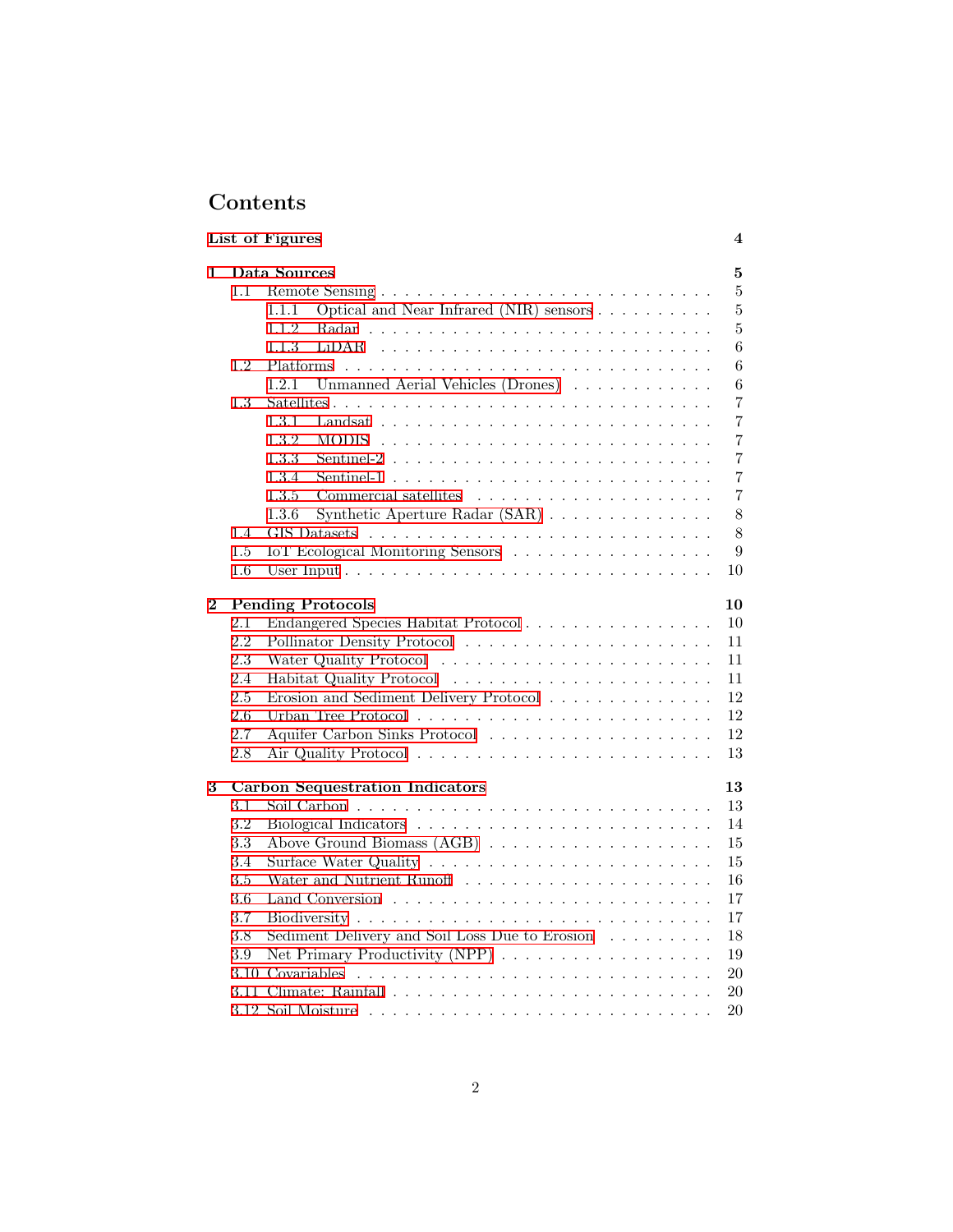| 4 Main Indicators for Carbon Sequestration |    |
|--------------------------------------------|----|
| References                                 | 24 |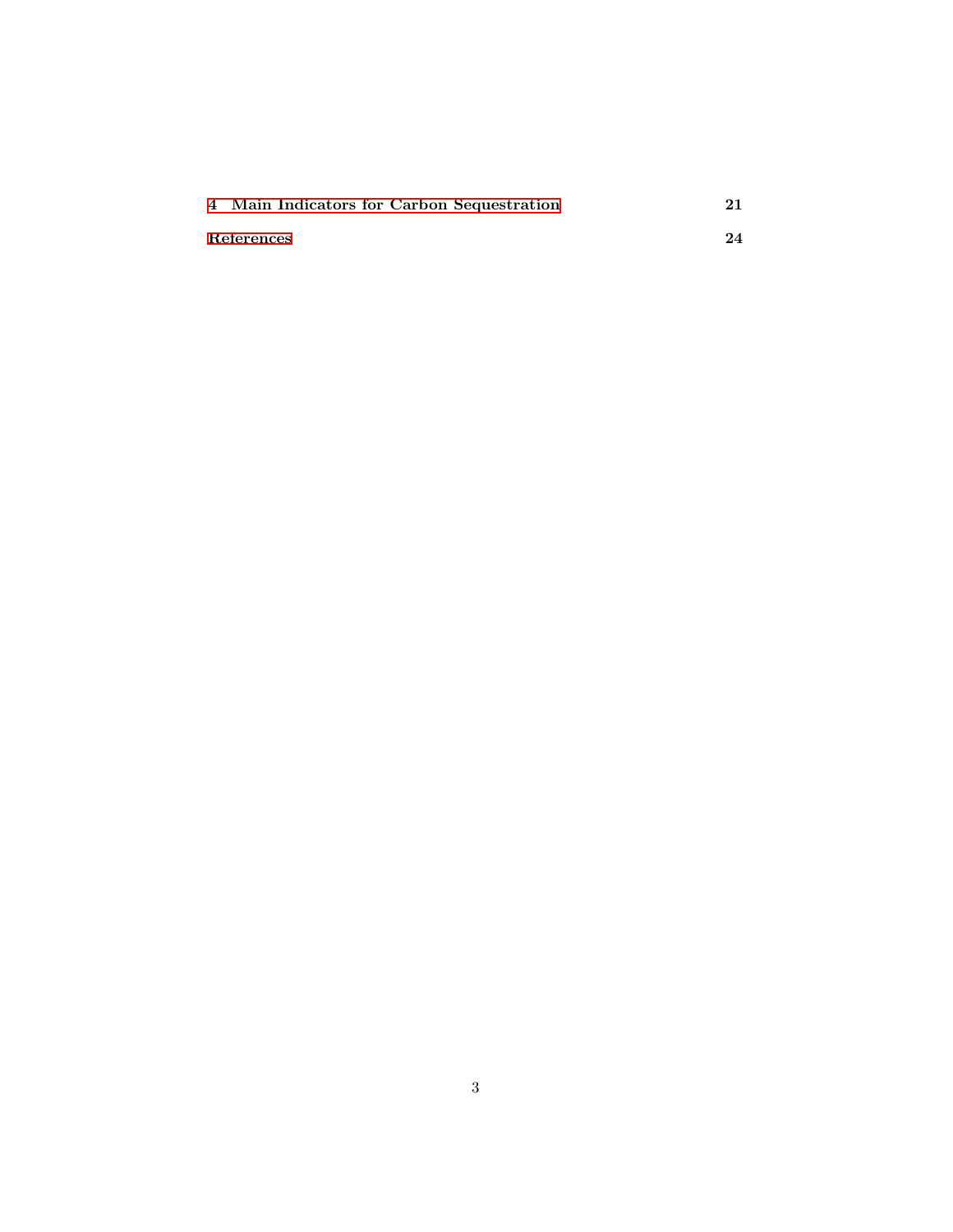# <span id="page-3-0"></span>**List of Figures**

[1 Estimated Carbon Sequestration Potential \[NM08\]](#page-16-2) . . . . . . . . 17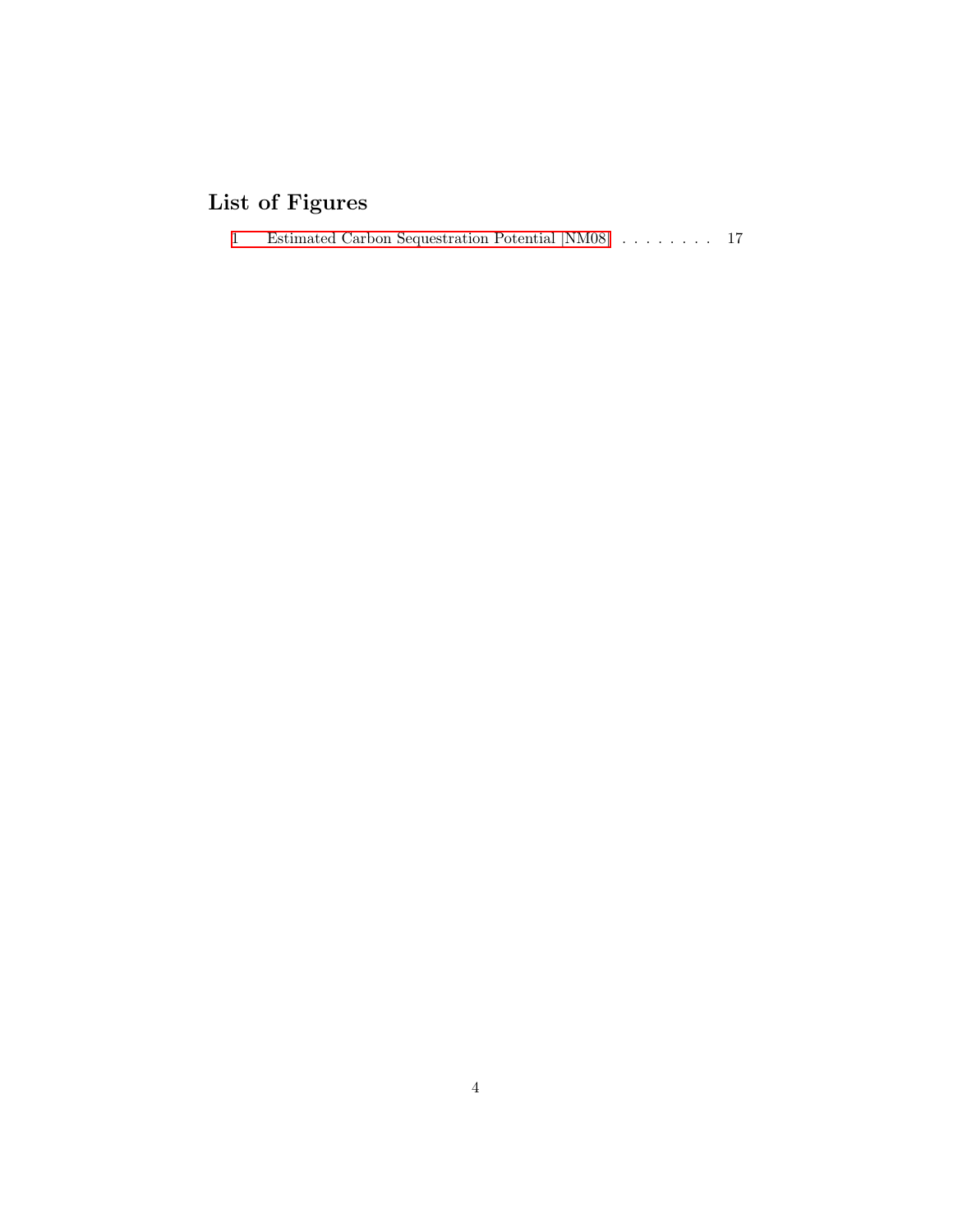# <span id="page-4-0"></span>**1 Data Sources**

# <span id="page-4-1"></span>**1.1 Remote Sensing**

There are three main types of sensors used in the protocols of Regen Network:

- *•* Optical and Near Infrared
- *•* Microwave (Radars)
- *•* Laser scanners (LiDARs)

### <span id="page-4-2"></span>**1.1.1 Optical and Near Infrared (NIR) sensors**

Optical and NIR sensors are widely used in the assessment and analysis of a wide range of characteristics of different ecosystems. This is due to a high variety of reflective properties of plants under different growth stages and environmental conditions in the spectral regions across different species. Optical (or visual) reflectance (400-750 nm) of plants is determined mainly by pigments predominantly chlorophyll and carotenoids and to a lesser degree by minor pigments (i.e. xanthophylls). NIR reflectance (750-1000 nm) is determined by cellulose from plant cell walls. Going further to short-wave infrared (SWIR) spectrum (1000-2500 nm), it becomes possible to detect water effects by waterabsorption bands at 1400 and 1900 nm. Optical and near infrared (NIR) sensors can capture light in just a few or in many spectral bands. Dependent on the quantity of spectral bands, the sensors are classified into multispectral (usually 2-5 wide bands) and hyperspectral (usually 100 or more narrow bands). Specially-designed multispectral cameras are widely used. In contrast to regular RGB cameras where the signal is split inside the sensor by filtering, professional multispectral cameras usually have separate lenses and sensors for each spectral channel. In hyperspectral sensors, the division of the signal into many narrow bands is achieved by light diffraction by prisms or grates. Light intensity is also divided between the channels, which causes a need for longer exposure or a bigger sensor matrix. Due to such complexity, hyperspectral sensors are used less often, although they are superior in many ways. RGB, multispectral, and hyperspectral imagery all enable the acquisition of ecological information by applying algorithms to the different spectral bands of the imagery.

#### <span id="page-4-3"></span>**1.1.2 Radar**

Microwave sensors are also known as radar. They measure the strength of the back-scattered signal from a surface. Synthetic-aperture radars (SARs) use the motion of an antenna to create high-resolution 2-D and 3-D maps. SARs have a lower signal-to-noise ratio compared to optical sensors but can be operated under almost all weather and light conditions. SARs are used in cases when optical data is not available, for example at night or above clouds.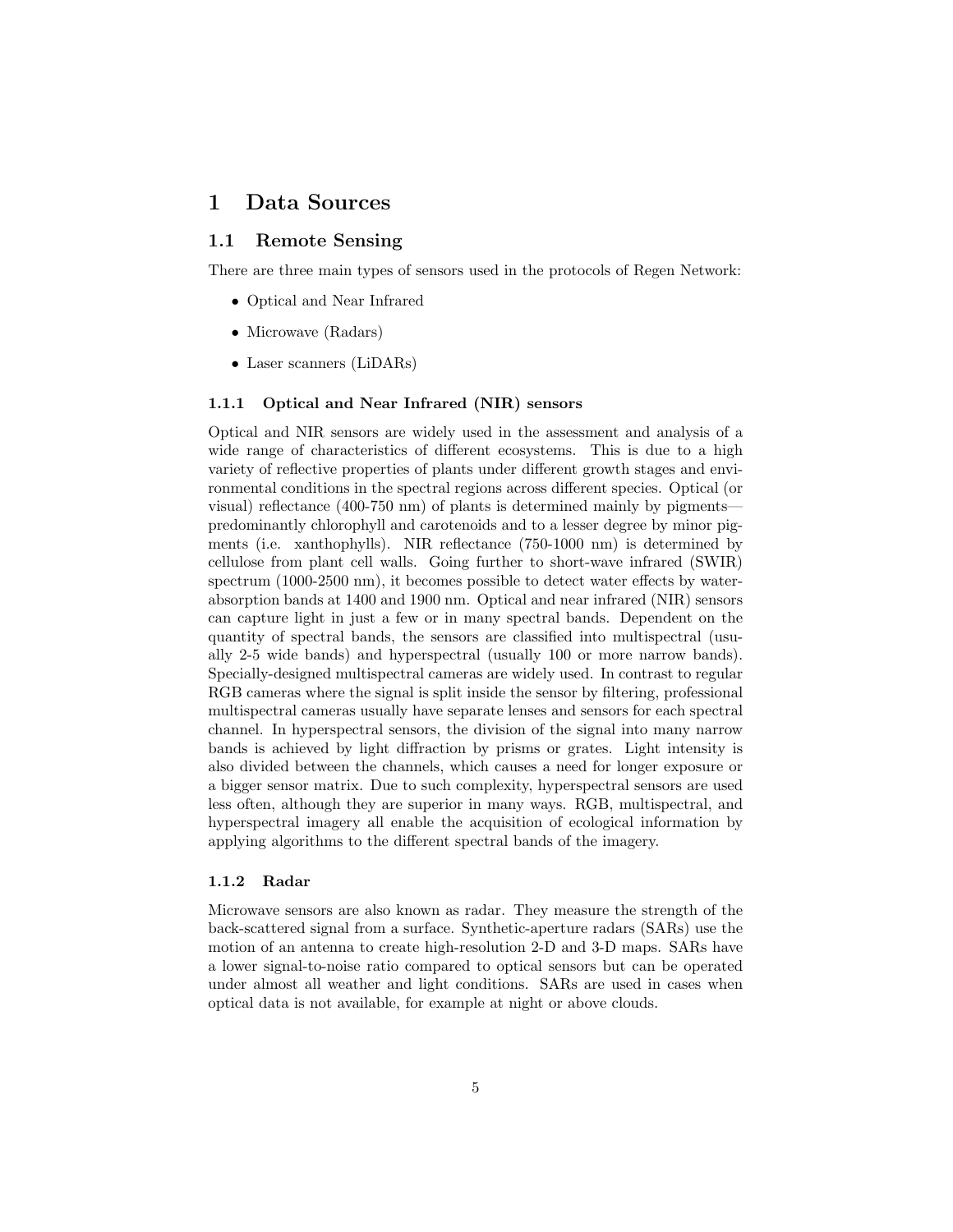#### <span id="page-5-0"></span>**1.1.3 LiDAR**

LiDAR stands for Light Imaging, Detection, and Ranging. It emits and detects a reflected laser beam (usually within 600-1000 nm) to reconstruct an object's shape by the creation of point clouds. LiDAR sensors are not limited by the same signal saturation for the estimation of Above Ground Biomass (AGB) as optical and radar sensors. This is because LiDAR retrieves canopy height from the distance measurements between the sensor and the target in contrast to optical and radar, which correlate AGB with spectral reflectance or radar backscatter signals. A high LiDAR point density allows for more ground returns to be obtained through gaps in the canopy. In particular, airborne and ground-based imaging LiDARs provide direct and very accurate measurements of canopy height. LiDAR is used primarily on UAVs. There is no LiDAR satellite in orbit at the present time, but some are in the development stage.

#### <span id="page-5-1"></span>**1.2 Platforms**

#### <span id="page-5-2"></span>**1.2.1 Unmanned Aerial Vehicles (Drones)**

Using drones for remote sensing has become extremely popular because of progress in robotics. Relatively affordable amateur drones such as the DJI Mavic Pro or 3DR Solo can be effective remote sensing instruments providing hundred-hectare maps within hours. In addition to the RGB camera that the drone is usually equipped with, manufacturers provide NIR-modified cameras and multispectral cameras designed specially for drones. One of the simplest yet most effective cameras is MapIR in which the blue channel is replaced with NIR by means of filters. Different versions have either a Red-NIR or a Red-Green-NIR channel combination to allow the mapping of various vegetation indices utilizing these bands. [Tetracam](http://www.tetracam.com) is one of the most experienced manufacturers of airborne multispectral cameras. They started by producing cameras for piloted planes and heavy drones. Recent models such as Tetracam ADC-Micro can be mounted on a small UAV. Tetracam served as the prototype for several novel developments such as [Micasense](https://www.micasense.com) and [Sentera](https://sentera.com/sensors). These cameras also have multi-lens construction and capture signals in separate channels. For instance, Micasense Parrot Sequoia has Green, Red, Red-Edge, and NIR bands. In addition, it is equipped with a regular RGB sensor. Despite hyperspectral cameras being much more complicated and expensive, there are some devices developed specially for UAV—for instance, [Gamaya](https://gamaya.com) with about 50 narrow spectral bands in visual and NIR regions. Another approach for obtaining hyperspectral data onboard a UAV is by using a single-beam spectrophotometer instead of a camera. For example, [Ocean Optics STS developers kit](https://oceanoptics.com/product/sts-developers-kit/) has been used for this purpose. UAVs can be equipped with LiDAR—for example [RIEGL VUX-1UAV](http://products.rieglusa.com/product/all-categories-unmanned-scanners/vux-1uav-survey-grade-unmanned-laser-scanners) or [Yel](http://www.yellowscan.fr/products/yellowscan-mapper2)[lowScan Mapper.](http://www.yellowscan.fr/products/yellowscan-mapper2) No commercial implementation of Synthetic Aperture Radar (SAR) onboard a light drone has been reported. There are some prototypes that hopefully will be mass-produced in future.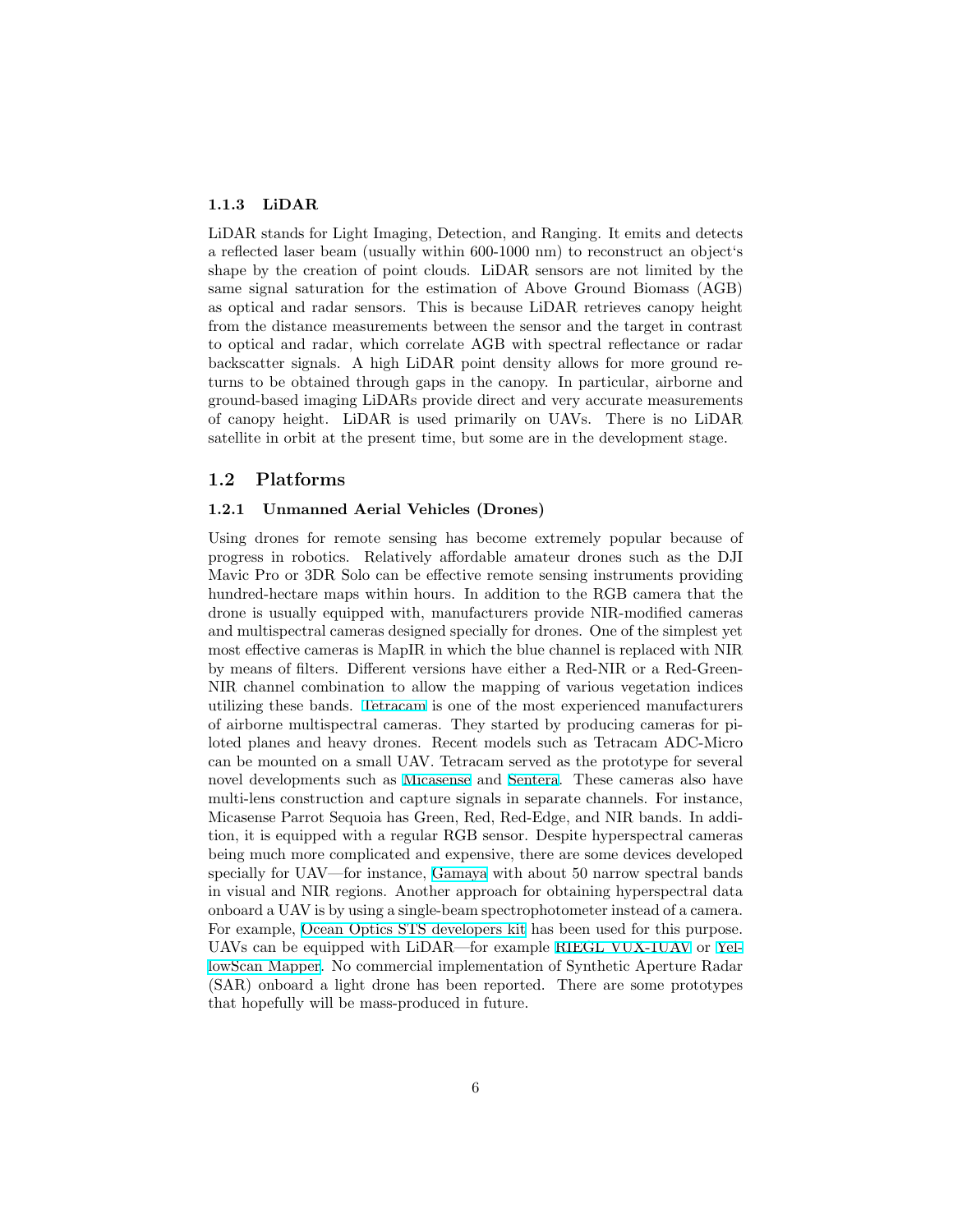## <span id="page-6-0"></span>**1.3 Satellites**

#### <span id="page-6-1"></span>**1.3.1 Landsat**

Landsat has circled the earth every 99 minutes and scanned the whole surface of the earth every 16 days since 1972. Satellite images are freely available and come in 30 m spatial resolution and 11 spectral bands.

#### <span id="page-6-2"></span>**1.3.2 MODIS**

MODIS stands for Moderate Resolution Imaging Spectroradiometer and is a sensor often used for ecosystem monitoring. The sensor is carried onboard the TERRA satellite launched in 1999. MODIS has 36 spectral bands in visual and infrared regions with spatial resolution between 250-1000 m. 250 m resolution refers to the Red and NIR bands which are the most useful for plant study. There are also 5 other bands in the Blue, Green and SWIR regions with 500 m resolution. With the 99-minute orbit of TERRA, MODIS maps the whole Earth every 1 - 2 days. MODIS data is freely available.

#### <span id="page-6-3"></span>**1.3.3 Sentinel-2**

In 2015, Sentinel-2a satellite was launched and was followed by the Sentinel-2b in 2017. This constellation of satellites has been developed by the European Space Agency for land monitoring with a strong focus on vegetation. Both satellites are equipped with a Multi-Spectral Instrument (MSI) with 13 spectral channels in the visible, NIR and SWIR regions. Spatial resolution in Blue, Green, and NIR bands is equal to 10 m. There are 3 Red Edge bands, 1 narrow NIR band, and 2 SWIR bands with 20 m resolution. The other 3 bands refer to atmospheric study and have a 60 m resolution. By combining both satellites, an update of freely available data occurs every 5 days.

#### <span id="page-6-4"></span>**1.3.4 Sentinel-1**

In 2014 and 2016, Sentinel-1a and Sentinel 1b were launched. The satellites carry a single C band SAR capable to deliver information about land cover with 5 m spatial resolution every 16 days.

#### <span id="page-6-5"></span>**1.3.5 Commercial satellites**

Besides those listed above, there are a number of commercial satellites with their image data available for purchase. Spatial resolution of commercial satellites is much higher (1 to 2 meters). For example, Pleiades HR 1A and Pleiades HR 1B constellation developed by AIRBUS Defence and Space provides data in Blue-Green-Red-NIR bands with 2 m resolution and 26-day update. World-View-3, owned by DigitalGlobe, updates every day and has a super-spectral, high resolution camera with 29 spectral bands. IKONOS, QuickBird, GeoEye1, and Worldview 1-2 and 4 are other commercial satellites operated by Digital Globe. Planet Labs has over 192 satellites in orbit and refreshes its dataset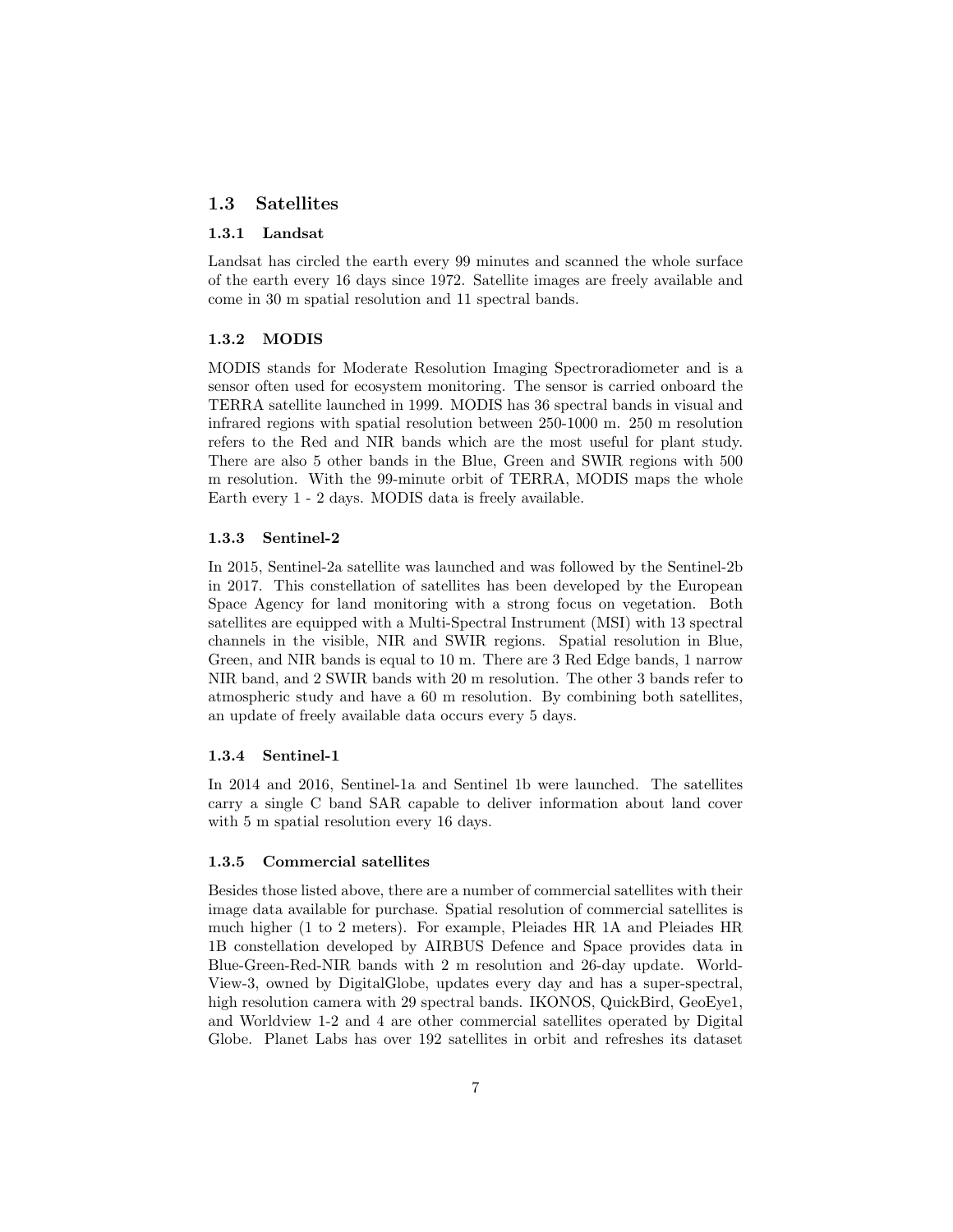daily. They operate the PlanetScope, RapidEye, and SkySat constellations and have a maximum resolution of 1 meter and 4 or 5 spectral bands.

#### <span id="page-7-0"></span>**1.3.6 Synthetic Aperture Radar (SAR)**

Satellites with Synthetic Aperture Radar (SAR) orbit the Earth in a sunsynchronous polar Low Earth Orbit (LEO) [[UNA18\]](#page-25-0). Data acquisitions can be made at any time of day or night and independent of cloud coverage, collecting both amplitude and phase data. The SAR satellites have repeating paths which, using two phase datasets for the same location at different times, allows for interferometric SAR (InSAR) showing relative ground displacements between the two datasets along the direction of the radar beam. The SAR satellites operate at designated frequencies with L-band, C-band, and X-band being the predominate wavelengths. Below is a chart of past, present, and projected SAR satellite missions.

Various agencies support the different SAR missions:

- *•* European Space Agency (ESA): ERS-1, ERS-2, Envisat, Sentinel-1
- *•* Japan Aerospace Exploration Agency (JAXA): JERS-1, ALOS-1, ALOS-2
- *•* Canadian Space Agency (CSA): Radarsat-1, Radarsat-2, Radarsat constellation
- *•* Deutsches Zentrum fr Luft- und Raumfahrt e.V. (DLR): TerraSAR-X, TanDEM-X
- *•* Indian Space Research Organization (ISRO): RISAT-1, NISAR (w/ NASA)
- *•* Comisin Nacional de Actividades Espaciales: SAOCOM
- *•* Italian Space Agency (ASI): COSMO-Skymed
- *•* Instituto Nacional de Tcnica Aeroespacial (INTA): PAZ
- *•* Korea Aerospace Research Institute (KARI): KOMPSat-5
- National Aeronautics and Space Administration (NASA): NISAR (w/ ISRO)

### <span id="page-7-1"></span>**1.4 GIS Datasets**

Open GIS datasets enable an integration of global, regional, and local data. The inclusion of these information sets enables correlation of ecosystem data, enhanced classification, and identification of specific areas of interest. The datasets that will be integrated fall into the following categories: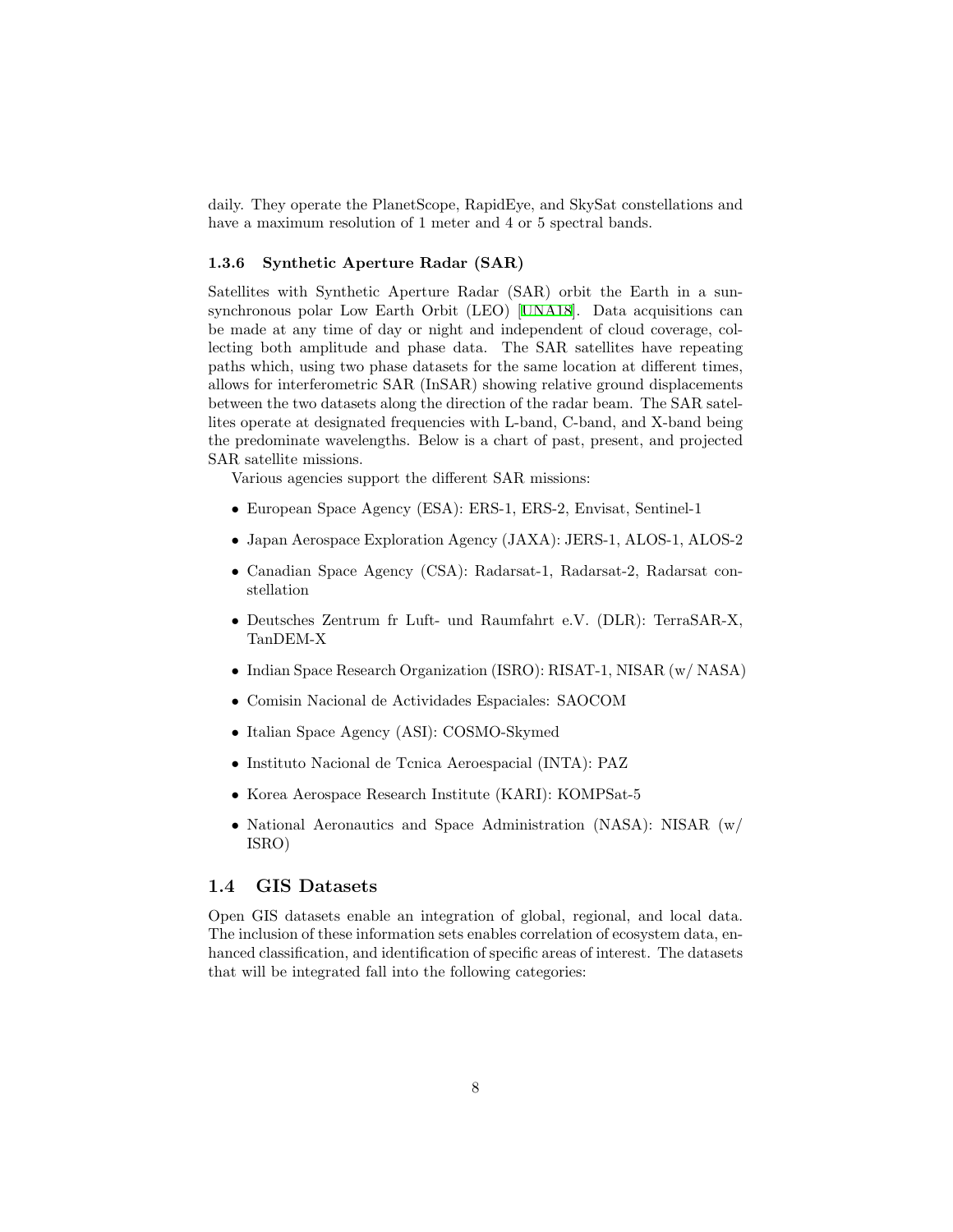- *•* Hydrological data
- *•* Conservation data
- *•* Point-clouds and Digital Elevation Models ( DEM)
- *•* Climate data
- *•* Air quality data
- *•* Exceptional biodiversity hotspots
- *•* Regional and national soil databases
- *•* Threatened species
- *•* Historical changes in global land cover
- *•* Socioeconomic data
- *•* Coastal datasets
- *•* Benthic cover
- *•* Different ecological classifications
- *•* Watershed boundaries
- *•* Forest cover and evapotranspiration datasets
- *•* Agriculture

# <span id="page-8-0"></span>**1.5 IoT Ecological Monitoring Sensors**

The sensors used in the different algorithms and protocols enable the acquisition of real time ecological information in a variety of different categories. Internet of Things (IoT) environmental monitoring is especially relevant and important in the domains of air pollution, agriculture, soil, water quality and weather. Below is a list of relevant sensors for Regen Network protocols and algorithm development. Sensors allow cross correlation of different data sources and a realtime data feed based on actual time-stamped ecosystem data.

List of the relevant sensors for Regen Network protocol and algorithm development:

- *•* Air pollution and emissions (including forest fires): *•* Agriculture
	- **–** Oxygen
	- **–** NO2
	- **–** SO2
	- **–** Hydrocarbons
	- **–** CO
	- **–** CO2
	- **–** PM1, PM2.5, PM10
	- **–** Ozone
	- **–** Hydrogen Sulfide
	- **–** Ammonia
	- **–** Acetylene
- **–** Nitrogen
- **–** Soil methane emission
- **–** Soil spectrometer
- **–** Soil probe
- **–** Rainfall
- **–** Rainfall drop size and distribution
- **–** Canopy temperature
- **–** Leaf wetness
- **–** Soil heat flux
- **–** Stomatal conductance
- *•* Soil
	- **–** Soil water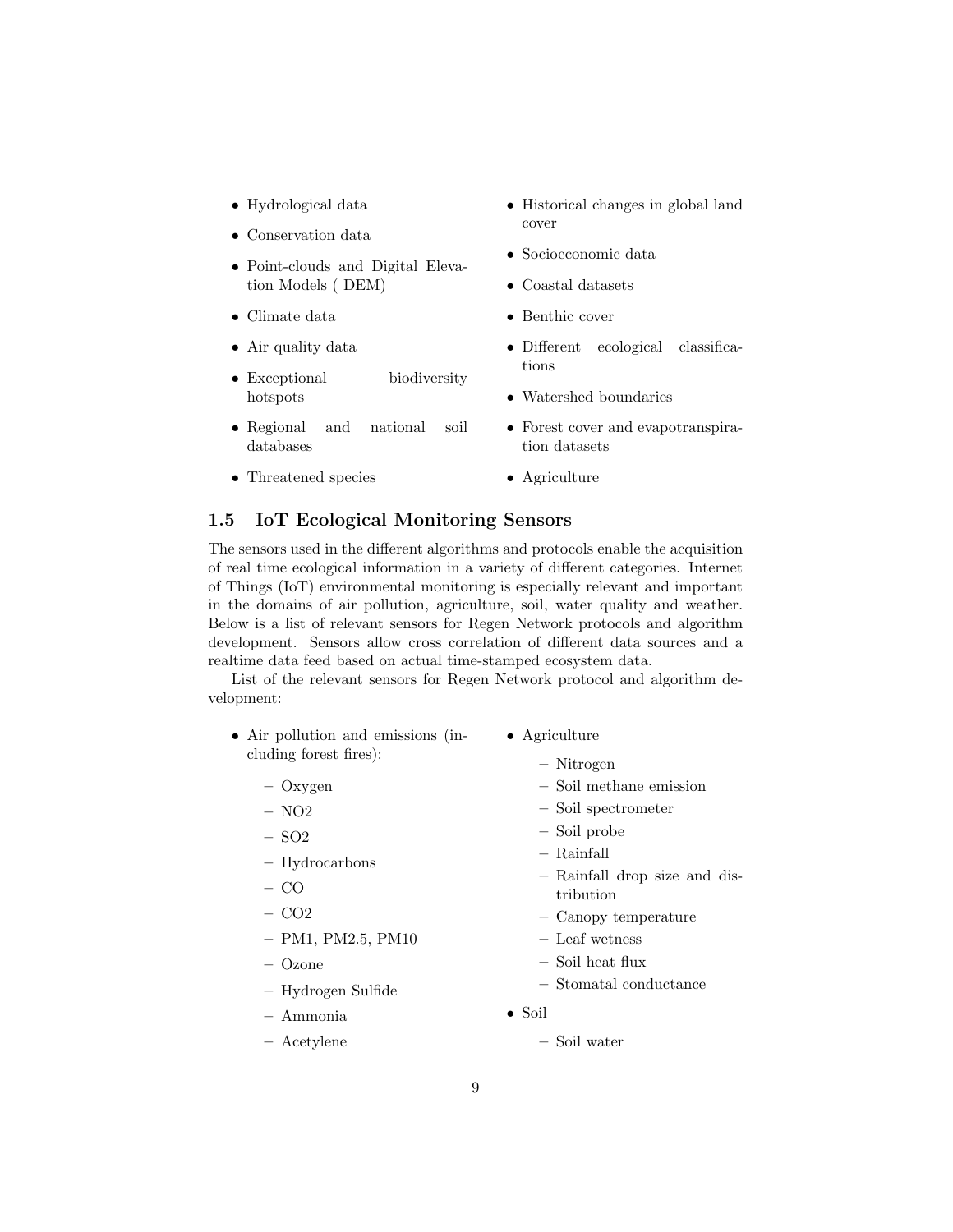| - Soil carbon                           | $-$ Calcium Ion (Ca2+)                          |
|-----------------------------------------|-------------------------------------------------|
| - Soil nitrate                          | - Chloride Ion (Cl-)                            |
| - Soil potassium                        | $-$ Cupric Ion (Cu2+)                           |
| - Soil phosphorus                       | $-$ Fluoride Ion (F-)                           |
| - Soil aeration                         | $-$ Iodide Ion $(I-)$                           |
| - Soil respiration                      | - Chlorophyll a                                 |
| - Soil nitrogen                         | - Blue-Green Algae                              |
| - Soil texture                          | - Rhodamine WT                                  |
| - Soil organic matter                   | - Colorimeter pH                                |
| - Photosynthetic photon flux<br>density | - Full wavelength spectrum<br>spectrophotometer |
| – Gas flux                              | - UV-VIS spectrophotometer                      |
| - Carbon exchange                       | • Weather stations                              |
| - Color                                 |                                                 |
| $-$ pH                                  | - Wind speed and direction                      |
| • Water Quality                         | - Rainfall distribution<br>- Temperature        |
| - Bromide Ion (Br-)                     | - Humidity                                      |

# <span id="page-9-0"></span>**1.6 User Input**

In addition to data collected from the technological sources above, there is also a strong role for data generated through human observations. Organizations such as [Savory Institute](https://www.savory.global) are leading the way with dynamic and peer reviewed methodologies for land stewards to measure ecological outcomes and use that information to adapt management practices to increase both profit and ecosystem health [\[Eyk17\]](#page-23-1). User Input also refers to data collected for the Data Quality Protocol such as ratings of other data or algorithms, data collected through third party apps, and Eco-Apps built on top of Regen Ledger. These data sources are especially importable for the Ecological Supply Protocols (ESPs) so as to link customers back to the source of the products they enjoy.

# <span id="page-9-1"></span>**2 Pending Protocols**

# <span id="page-9-2"></span>**2.1 Endangered Species Habitat Protocol**

As of 2017, the IUCN reported over 25,000 threatened species; those include species listed as Critically Endangered (CR), Endangered (EN), or Vulnerable (VU) [[IUC17\]](#page-23-2). The endangered species habitat protocol would use satellite data, GIS datasets, and smart IoT monitoring to track and map habitat for endangered species, identify and predict their movements, and help direct conservation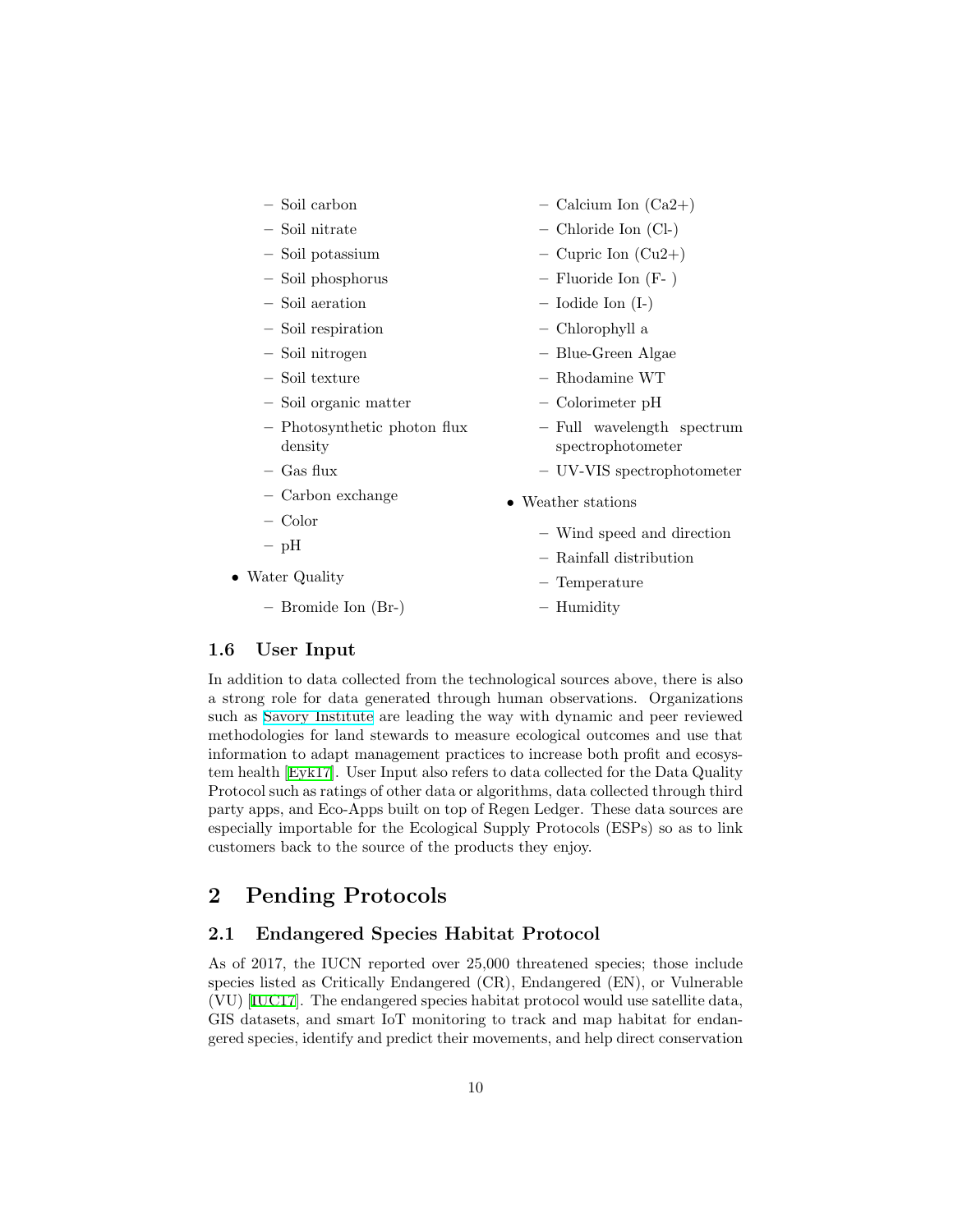efforts towards certain areas. The protocol could allow manufacturers to make claims about not containing materials derived from either endangered species or having directly impacted the habitat of endangered species. It can also inform botanists, wildlife managers and governments on how to optimize the boundaries of reserves and fund conservation efforts based on updated species, topography, soil, precipitation, landcover and climatic data. Thus, the endangered species habitat protocol could optimize to achieve the highest rate of preservation while balancing social and economic needs with habitat and species conservation.

# <span id="page-10-0"></span>**2.2 Pollinator Density Protocol**

Globally, thirty-five percent of food crop production depends on pollinators. Agricultural intensification jeopardizes wild bee communities and their stabilizing effect on pollination services at the landscape scale  $[KVC<sup>+</sup>07]$  $[KVC<sup>+</sup>07]$  $[KVC<sup>+</sup>07]$ . For bees to persist on a landscape, they need two things: suitable places to nest and sufficient food (predicated by floral quality indicators) near their nesting sites [[inv18\]](#page-23-3). By pairing land use to nesting suitability and floral resources across seasons, this protocol would be able to verify likeliness of pollinator density and match sensor measurements with satellite predicted pollinator visitation rates.

# <span id="page-10-1"></span>**2.3 Water Quality Protocol**

Water pollution has many different causes; these include but are not limited to sewage, nutrients, plastics, chemical, radioactive compounds, oil, and wastewater. By developing this water quality protocol, the quality of both surface and groundwater could be tied to verifiable sensor input and satellite data. Water quality monitoring systems could measure dissolved oxygen, temperature, turbidity, Chlorophyll a (chl-a), and many more factors correlated to global water pollution. Because of the high temporal coverage, Landsat imagery has been widely used for chl-a assessment. For rivers and other cases that need more spectral and spatial resolution, the multispectral ALOS/AVNIR-2, IKONOS, and hyperspectral CASI and AISA imagery has successfully been used to determine turbidity and Total Suspended Solids (TSS).

## <span id="page-10-2"></span>**2.4 Habitat Quality Protocol**

Habitat is of a high quality when it is relatively intact and has the structure and function within the range of historic variability. Habitat quality depends on a habitat?s proximity to human land uses and the intensity of these land uses. Generally, habitat quality is degraded as the intensity of nearby land-use increases [\[NVJS01\]](#page-24-1) [\[McK02](#page-24-2)] [\[For03\]](#page-23-4). The habitat quality protocol would measure the distance to the anthropogenic impact, identify the location (upstream or downstream), and the magnitude of the landscape threat. In order to assess externalities from the surroundings, the choice of appropriate spatial units is a key decision that will influence most aspects of the habitat quality protocol. The watershed is a relevant eco-geographic spatial unit to analyze because it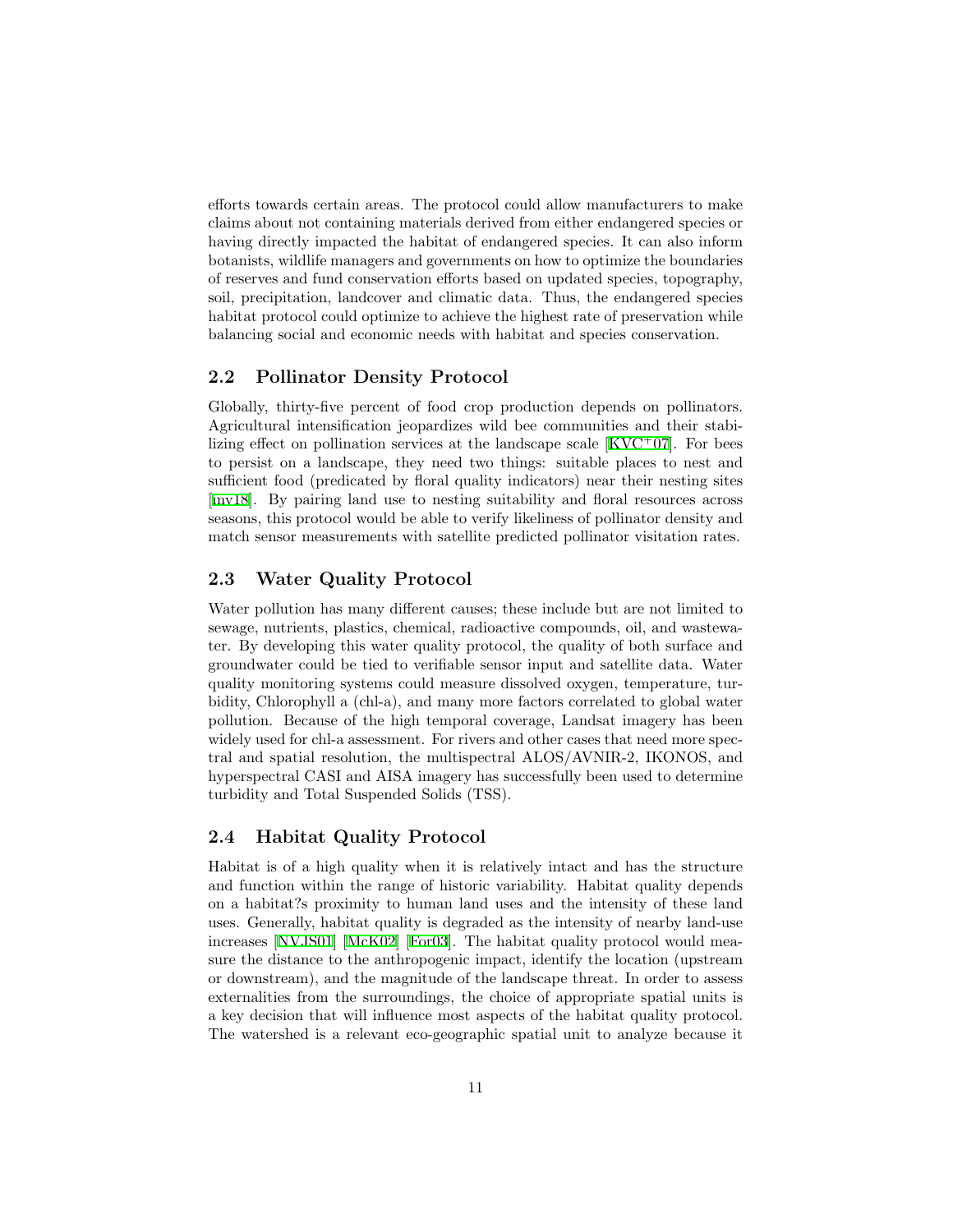possesses biogenic and hydroclimatic integrity as well as having a socioeconomic and cultural identity. By using smart IoT monitoring combined with high resolution satellite imagery and GIS datasets, the habitat quality protocol could help protect the world?s most sensitive habitats and allow decision makers to incorporate this protocol into their legal frameworks.

# <span id="page-11-0"></span>**2.5 Erosion and Sediment Delivery Protocol**

We have lost a third of our arable soils to erosion. Human activity and related land use change continues to be the primary cause of accelerated soil erosion, which has substantial implications for nutrient and carbon cycling, land productivity and in turn, worldwide socio-economic conditions [[BLMP17](#page-23-5)]. The erosion and sediment delivery protocol would rely on the latest erosion and sediment delivery models, GIS datasets, and real-time erosion sediment delivery monitoring using satellite and UAV. It has never been more important to re-engineer our agricultural system and this protocol will incentivize and reward ecological regeneration that combats erosion and rebuilds our soils.

# <span id="page-11-1"></span>**2.6 Urban Tree Protocol**

In our modern cities, trees provide cleaner air, lower stress, cooler temperatures, reduced flood risk, and increased biodiversity. While the importance of trees is clear, they still get cut down in order to make space for city expansion. The urban tree protocol could calculate the canopy projected areas of trees based on high resolution satellite data and identify the cooling effect of trees using UAV thermal imagery. The protocol could help tree advocacy groups to better protect our urban forests and help governments prioritize and incentivize certain areas for planting.

# <span id="page-11-2"></span>**2.7 Aquifer Carbon Sinks Protocol**

Massive aquifers beneath the world?s deserts might store more carbon than all living plants [[LWHT15\]](#page-24-3). When fossil fuels are burned, 30 percent of the CO2 is trapped in the atmosphere, causing warming, 40 percent ends up in the oceans, and the rest winds up elsewhere, mostly in plants which absorb it through photosynthesis. Not all CO2 taken up by plants is used and converted into sugars and oxygen. Scientists have been trying to figure out where all the ?leftover carbon? ends up in the planet?s system. One of these many places might be beneath the world?s deserts. Chinese researchers sampled water from an underground aquifer in the Tarim Basin and found it stores vast quantities of carbon dioxide as a result of human activities, particularly farming. If the same holds true for all the desert aquifers around the world, the trapped carbon would amount to about a quarter more than the amount stored in living plants on land. Previously, the carbon trapped in aquifers was thought to be negligible. Clearly, there is significant carbon stored in aquifers that could be washed up in the atmosphere if disturbed. Moreover, if the process identified in the new study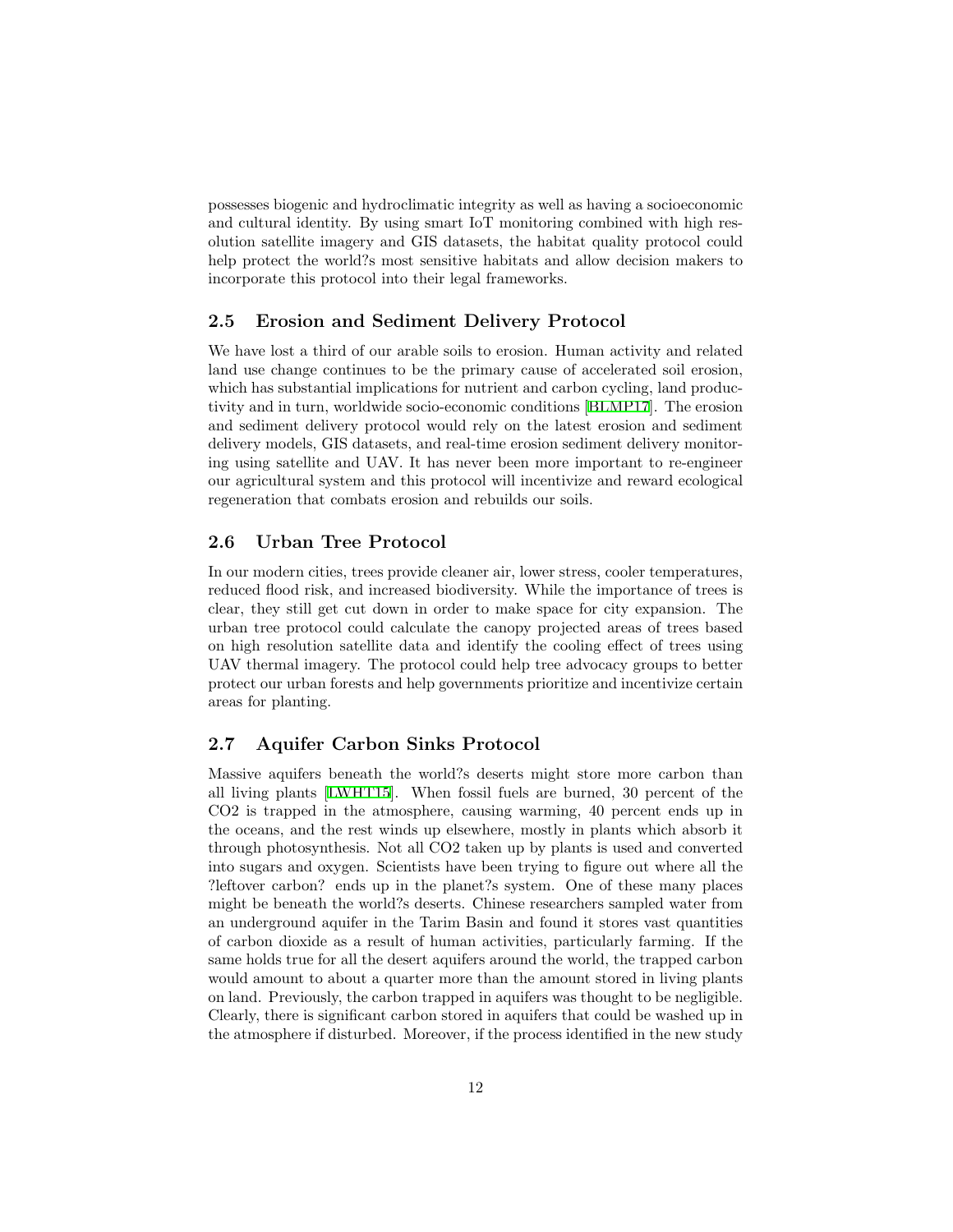happens in the same way in other regions around the world where agriculture and over-irrigation are present, the process could account for the storage of about 1 trillion tons of carbon.

In sandy soil, when plants soak up CO2, some of it leaches into the ground. Microbes that break up plant nutrients also contribute. Because conditions are arid, desert farmers have to irrigate more; the extra water dissolves the CO2 and deposits it in the aquifer below. The carbon is then stored in these geological structures covered by thick layers of sand and may never return to the atmosphere. Collectively, the world?s underground desert aquifers cover an area the size of North America and may account for at least a portion of the ?missing carbon sink?. Knowing the precise location of these underground carbon sinks will thus prove extremely important to improve carbon-stock models. If the extent of the carbon trapping is really this large, then farmers could work together with authorities to manage the carbon that goes underground.

The aquifer C-sinks protocol would calculate the area of arid and semiarid aquifers that could be potentially farmed based on integrated remote sensing and GIS. The Gravity Recovery and Climate Experiment (GRACE) mission should provide accurate data of aquifer size and distribution when data are missing. The protocol would help governments to prioritize and incentivize certain areas for farming.

## <span id="page-12-0"></span>**2.8 Air Quality Protocol**

Air pollution is currently one of the most important environmental issues in many regions around the world. Apart from its direct impacts on human health and climate change, air pollutants can also adversely affect ecosystems, which can indirectly impact human health and welfare through food and water contamination. Satellite remote sensing is a good complement for ground-based data and air quality models. While ground-based air quality sites provide the most accurate measurements of air quality at a specific location, satellite imagery provides data with global, consistent coverage. Since variations in air quality are complex in time and space, the air quality protocol would take into account many different data sources and identify pollution hotspots, highlight relationships between the spatial and temporal distribution of pollution, and allow ecological claims to be made about an increase in air quality and a decrease in pollution.

# <span id="page-12-1"></span>**3 Carbon Sequestration Indicators**

# <span id="page-12-2"></span>**3.1 Soil Carbon**

The different techniques used for determining Soil Organic Carbon (SOC) based on remote sensing employ the shape of the reflectance spectrum, for example by using band depth analysis and principal component analysis. Alternatively, multivariate regression modeling such as Partial Least-Square Regression (PLSR)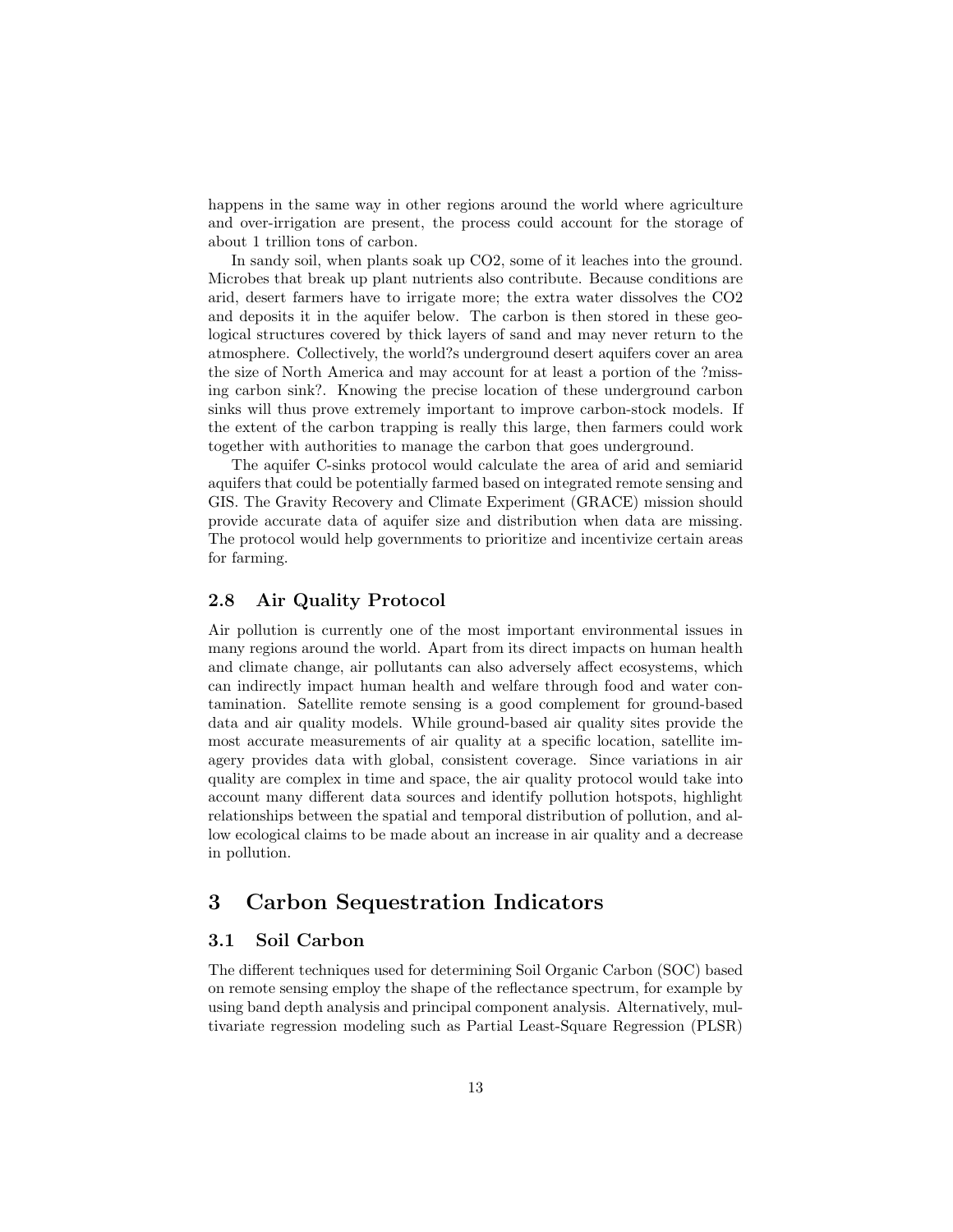and multiple linear regression can be used. By means of these methods, different topsoil parameters are determined from the spectral signature contained in a single imaging spectrometer image, where the various variables are represented by different combinations of absorption features across the spectra.

Spaceborne imaging spectrometer data have not often been used for predicting soil organic carbon, but advanced spectral unmixing methods applied to Hyperion data have obtained similar SOC fractions as those in field observations [[MDBSM11\]](#page-24-4). When mapping soil organic carbon on a large scale without extensive calibration with soil samples, a solution could be to use indices based on spectral reflectance. The amount of SOC is then detected with reflectance spectroscopy based on the constituents of SOC: cellulose, starch, and lignin. Good relations have been found for indices based on the visible part of the spectrum (R2=0.80) and for the absorption features related to cellulose (around 2100 nm)  $(R2=0.81)$  [[BSK](#page-23-6)<sup>+</sup>08]. Alternative approaches to determining exact soil carbon include Regression kriging of predictor variables (Tasseled cap brightness, greenness and wetness indices, NDVI, Vegetation Temp. Cond. Index [VTCI], DEM, slopes, Compound Topography Index [CTI] and Leaf Area Indices for grasslands)  $[MKK+17]$  $[MKK+17]$ , and the construction of soil indices based on brightness, darkness, and greenness [[QZT](#page-25-1)<sup>+</sup>17].

## <span id="page-13-0"></span>**3.2 Biological Indicators**

The relation between nutrient requirements of plants and nutrient availability in soils can be used to derive soil attributes. Accordingly, the concept of plant functional types (PFT) can be used to derive the specific type or group of species that grow on typical soils. Functional types can be distinguished largely on the basis of optical properties detectable by remote sensing. To fully utilize the potential of remote sensing, data must be combined with ecological models linking structural, physiological, and phenological traits based on resource constraints. Hence, PFT regulate or are regulated by ecosystem processes and have discrete different functions within the ecosystems. Different PFT have a particular distribution in relation to geography or environment, e.g. species of ultramafic soils or acidophilus bog species. Therefore, PFT could be explained by the DEM derived terrain variables which describe the landscape structure [[UG10\]](#page-25-2).

In addition to PFT, Ellenberg indicator values can be used as a numerical system to classify species? habitat niches and their peak occurrence along gradients. By finding correlations of Ellenberg indicator values with morphological or eco-physiological properties, it is possible to identify determinants of species distributions with respect to environmental factors. Schmidtlein showed that imaging spectroscopy can be used as a tool for mapping Ellenberg indicator values for soil water content, soil pH, and soil fertility [[Sch05](#page-25-3)]. The Ellenberg indicator values scale the flora of a region along gradients reflecting light, temperature, moisture, soil pH, fertility, and salinity. In this way, the flora can be used to monitor environmental change and thereby changes in the soil  $[WMS+14]$  $[WMS+14]$  $[WMS+14]$ .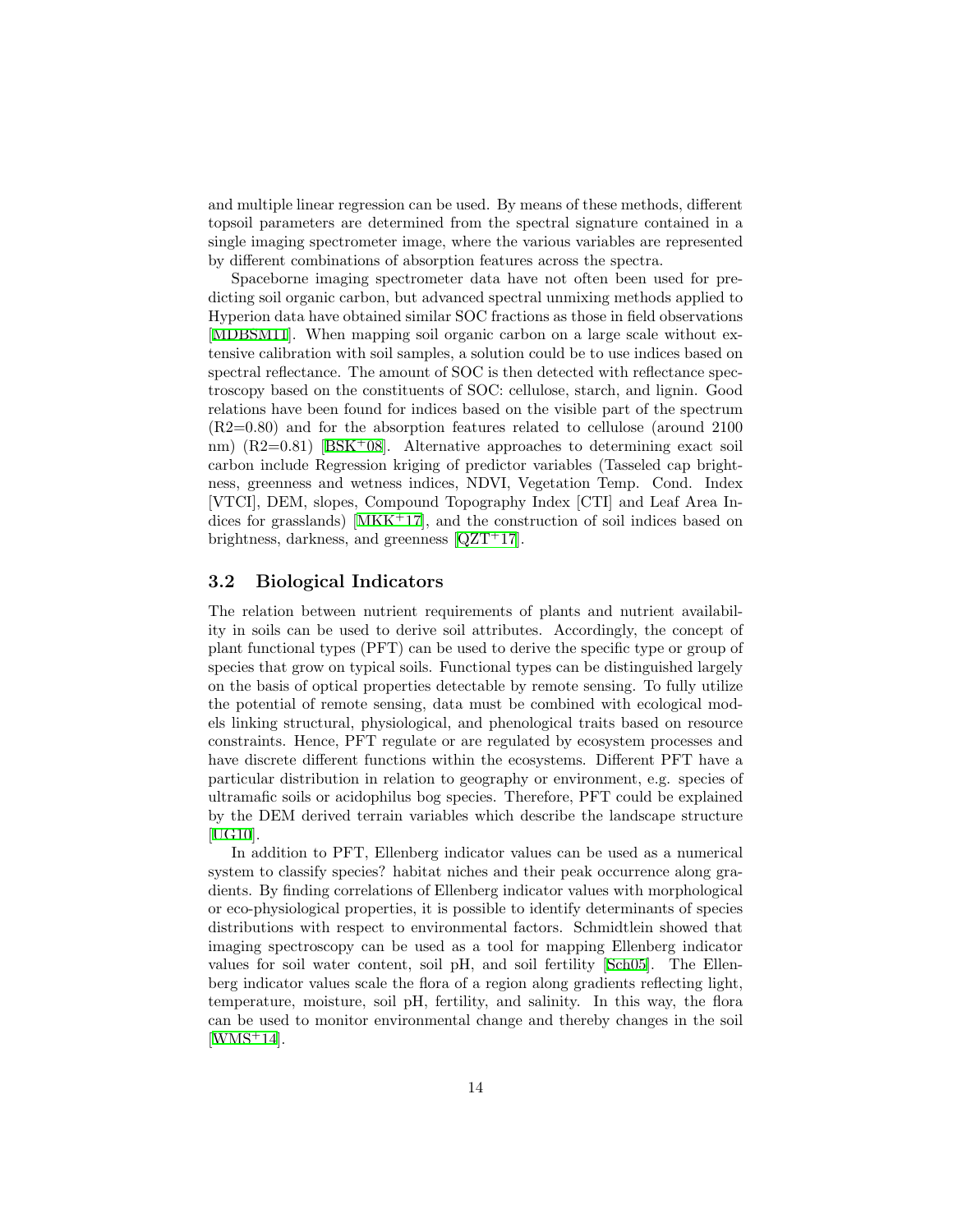# <span id="page-14-0"></span>**3.3 Above Ground Biomass (AGB)**

Accurate measurement and mapping of biomass is a critical component of the proposed carbon sequestration protocol. The Intergovernmental Panel on Climate Change (IPCC) has listed five terrestrial ecosystem carbon pools involving biomass: above-ground biomass, below-ground biomass, litter, woody debris, and soil organic matter. Of these five, above-ground biomass (AGB) is the most visible, dominant and dynamic pool of the terrestrial ecosystem, constituting around 30 percent of the total terrestrial ecosystem carbon pool. While detailed estimates of biomass are necessary for accurate carbon accounting (biomass as dry weight is 50 percent carbon), there are few reliable estimation methods. Biomass derived from field data measurements is the most accurate, but it is not a practical approach for broad-scale assessments. Using remote sensing has a key advantage; it can provide data over large areas at a fraction of the cost associated with extensive sampling and enables access to inaccessible places.

Data from remote sensing satellites are available at various scales, from local to global, and from a number of different platforms. Optical remote sensing probably provides the best alternative to biomass estimation through field sampling due to its global coverage, repetitiveness, and cost-effectiveness. Optical Remote Sensing data is available from a number of platforms, such as IKONOS, Quickbird, Worldview, SPOT, Sentinel, Landsat, and MODIS. New space-borne sensors to be launched in the coming years will allow accurate measurements of AGB in high biomass forests (less than 200 t ha-1) for the first time across large areas  $[RVWL+17]$  $[RVWL+17]$ . Recent developments in high resolution space-borne and airborne satellite data have provided an opportunity to better estimate and map AGB across different spatial and temporal scales.

The use of drones and UAVs has opened up avenues for super-fine resolution biomass estimation for targeted applications. Recent sensors, such as the Worldview series, now provide meter level spatial resolution while Sentinel and Landsat 8 provide free data for the whole world, opening up accessibility and more applications of Remote Sensing data, including for biomass estimation. Radar Remote Sensing has gained prominence for above-ground biomass estimation in recent years due to its cloud penetration ability as well as detailed vegetation structural information. Light Detection and Ranging (LiDAR) has the ability to sample the vertical distribution of canopy and ground surfaces, providing detailed structural information about vegetation. This leads to more accurate estimations of basal area, crown size, tree height, and stem volume. A number of studies have established strong correlations between LiDAR parameters and above-ground biomass [[ABP](#page-23-7)<sup>+</sup>18] [\[KM17](#page-24-6)].

# <span id="page-14-1"></span>**3.4 Surface Water Quality**

By monitoring water quality parameters (i.e. suspended sediments [turbidity], chlorophyll, and temperature), it is possible to assess wetland degradation or changes in their carbon sequestration capacity [\[JFH12](#page-23-8)]. Optical and thermal sensors can provide both spatial and temporal information needed to monitor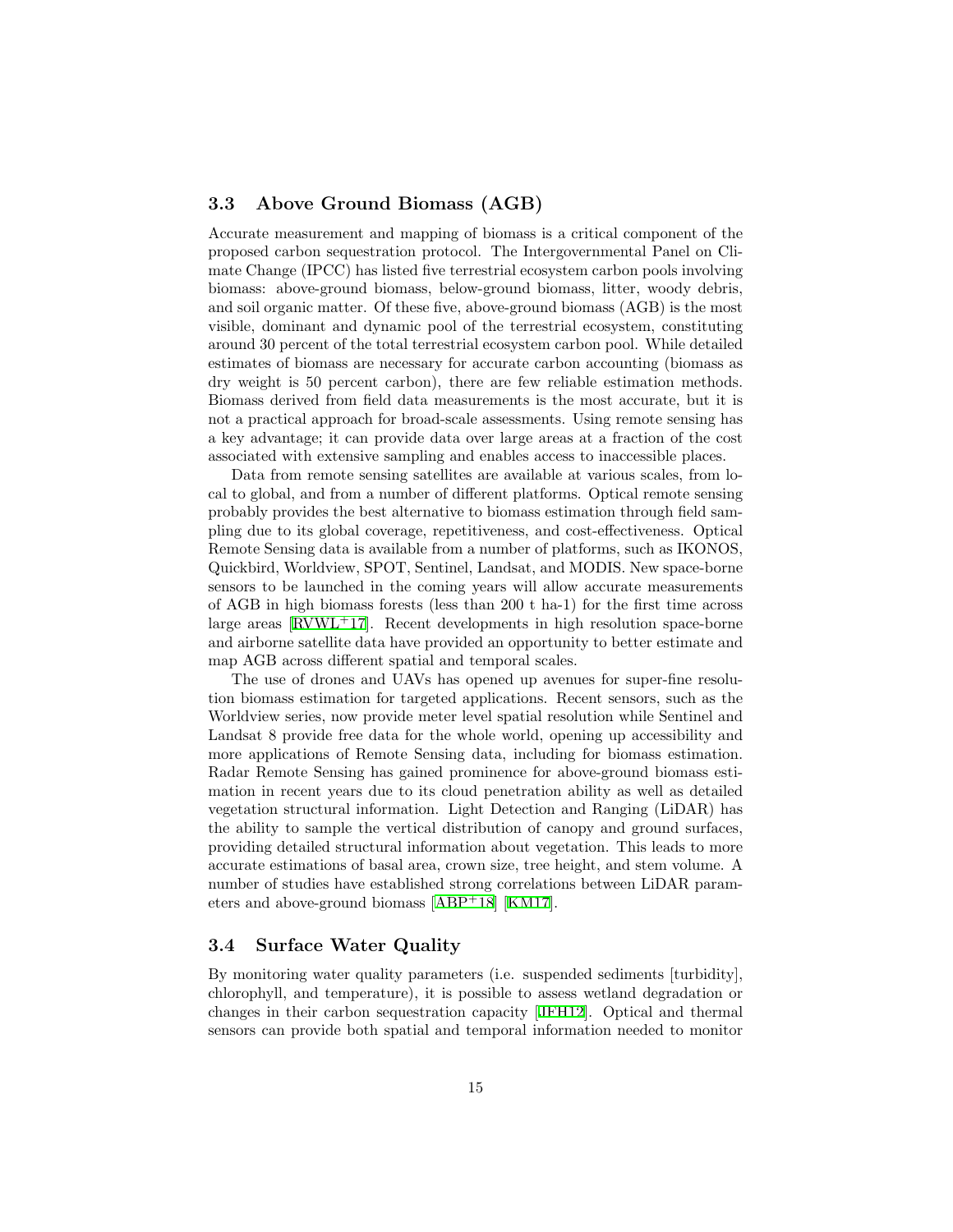changes in water quality parameters. Integration of remotely-sensed data, GPS, and GIS technologies provide a valuable tool for monitoring and assessing waterways and wetlands [[RZE03\]](#page-25-6). Remotely-sensed data can be used to create a permanent geographically located database to provide a baseline for future comparisons. The spectral characteristics of water and pollutants—which are functions of the hydrological, biological and chemical characteristics of water are essential factors in the monitoring and assessment of water quality. The different methodologies to interpret images and to evaluate the turbidity are non-linear multiple regression, principal components analysis (PCA) and neural networks. Colored Dissolved Organic Matters (CDOM) in water can be determined using hyperspectral imagery like EO-1/Hyperion, EO-1/ALI, and ALOS/AVNIR-2. In addition, high-resolution spectroradiometer can be used for in situ hyperspectral measurements for validation purposes [\[GMR16\]](#page-23-9).

# <span id="page-15-0"></span>**3.5 Water and Nutrient Runoff**

Agriculture intensification and expansion causes soil deterioration, which implies a lower capacity of soil carbon and nutrient retention, and thus higher export loadings of nutrients from non-point sources to downstream surface water bodies during and after storm events. Nutrients are then transported by surface and subsurface runoff, contributing to non-point source pollutions of surface waters. Water runoff volumes can be estimated by the Curve Number Method. The Soil Conservation Service Curve Number (SCS-CN or NRCS-CN) method is a simple, widely used, and efficient procedure for determining the expected amount of runoff from rainfall in a particular area. Coupled with thematic maps like LULC maps, soil types and climate maps, and hydrological tools in GIS, the NRCS-CN method can be used to calculate the runoff transport and accumulation through the watershed. CN is an empirical parameter used for predicting direct runoff or infiltration from rainfall excess. Regardless of some weaknesses, the CN method presents some advantages such as quantification of the effect of land use changes on runoff formation [[RH00\]](#page-25-7). The widespread popularity of the NRCS-CN method attributes to the wide availability of the required data and its simplicity. As result, the NRCS-CN method, which was originally intended for the study of agricultural land, became a fundamental part of hydrological practice and was adopted for application in different climates and conditions. Moreover the CN method has been integrated into different hydrological models, including CREAMS, FEST, EPIC, AGNPS, HEC-HMS, and SWAT. Some of these models have been used used to calculate runoff in GIS, like the AnnAGNPS or the SWAT (ArcSWAT).

Empirical or locally measured event mean concentrations (EMCs) for different water quality parameters such as BOD, COD, ammonia, nitrate, TKN, hardness, TDS, TSS, chlorides, sulfates, phosphate, fluorides, and TC are often available for many agricultural areas and can be used to calculate the amounts of nutrients in the runoff after a storm event in GIS. Also, models like AnnAGNPS and SWAT have shown good results when estimating nutrients in runoff.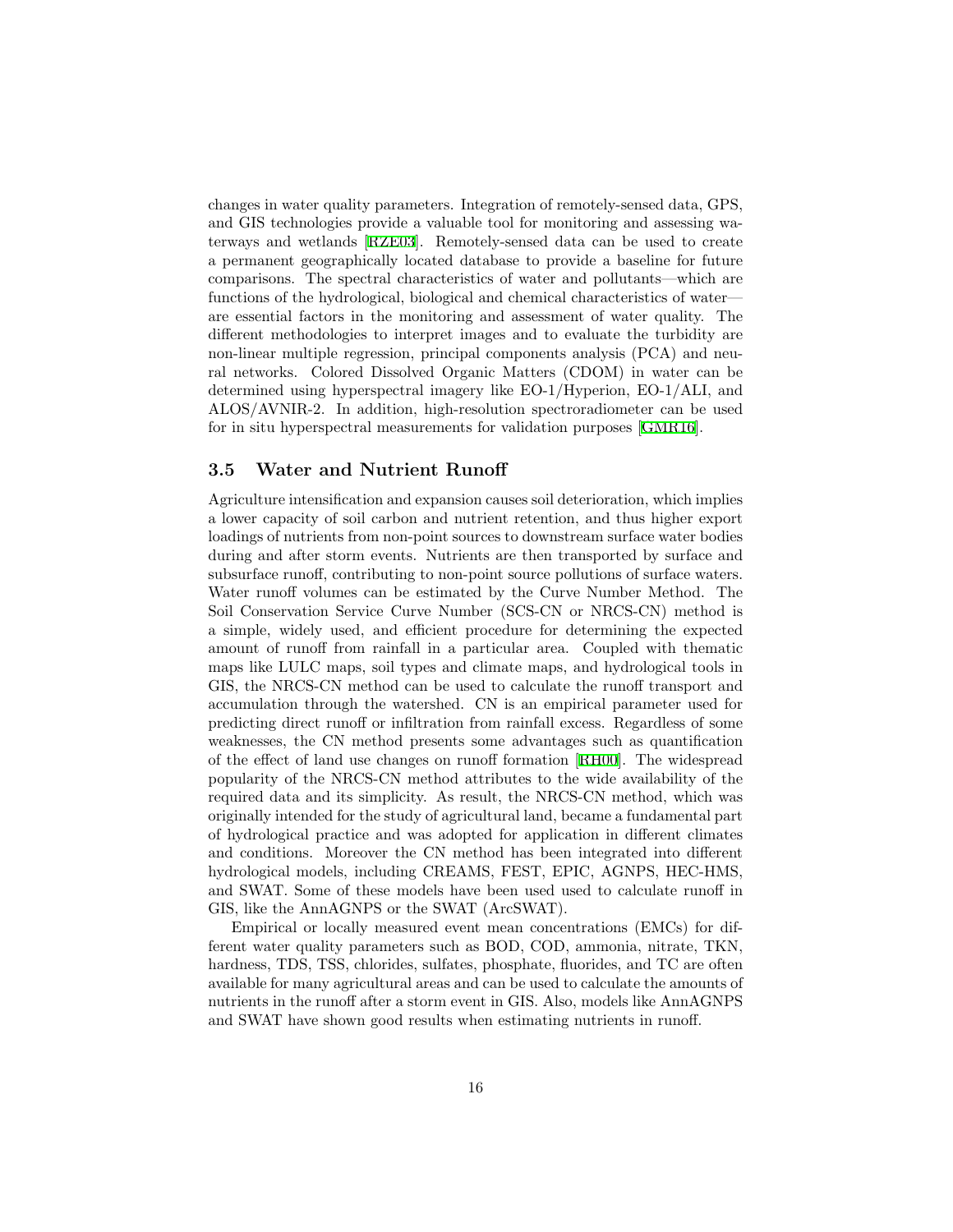# <span id="page-16-0"></span>**3.6 Land Conversion**

Land-cover change and management can alter the amount of organic carbon stored in the soil and this in turn affects both soil fertility and atmospheric carbon dioxide concentrations. There is empirical information that could be used along with LULC maps to globally map and monitor changes in carbon stocks due to land conversion.

|                                                   | <b>Mean Sequestration Rate</b>                                                      |                      | <b>Level of Certainty</b> |                                     |
|---------------------------------------------------|-------------------------------------------------------------------------------------|----------------------|---------------------------|-------------------------------------|
| <b>Land Use Change</b>                            | Metric tons CO <sub>2</sub><br>equivalents acre <sup>-1</sup><br>$yr^{-1} \pm S.D.$ | <b>Relative Rate</b> | about the mean<br>rate    | that carbon<br>sequestration ><br>0 |
| Annual row crop to short-<br>rotation woody crops | $7.0 \pm 2.6$                                                                       | High                 | High                      | Very High                           |
| Annual row crop to forest                         | $5.5 \pm 1.8$                                                                       | High                 | High                      | Very High                           |
| Prairie pothole restoration                       | $4.5 \pm 6.9$                                                                       | High                 | Low                       | Very High                           |
| Annual row crop to perennial<br>grassland         | $1.6 \pm 1.6$                                                                       | Medium               | Low                       | High                                |
| Turfgrass to urban woodland                       | $0.9 \pm N.A$                                                                       | Medium               | Low                       | Very High                           |
| Enhanced forest stocking                          | $0.8 \pm 1.0$                                                                       | Medium               | Low                       | High                                |
| Peatland restoration                              | $0.74 \pm 0.4$                                                                      | Low                  | Medium                    | Very High                           |
| Inclusion of cover crops in<br>row crop rotation  | $0.6 \pm 0.3$                                                                       | Low                  | Medium                    | High                                |
| Annual row crop to pasture /<br>hayland           | $0.4 \pm 0.1$                                                                       | Low                  | High                      | High                                |
| Conventional to conservation<br>tillage           | $0.3 \pm 0.5$                                                                       | Very Low             | Low                       | Very Low                            |
| Low diversity to high<br>diversity grassland      | $0.1 \pm 1.39$                                                                      | Very Low             | Low                       | Very Low                            |

<span id="page-16-2"></span>Figure 1: Estimated Carbon Sequestration Potential [\[NM08](#page-24-7)]

# <span id="page-16-1"></span>**3.7 Biodiversity**

Recognizing the imperative need for biodiversity protection, the Convention on Biological Diversity (CBD) has recently established new targets towards 2020, the so-called Aichi targets, and updated proposed sets of indicators to quantitatively monitor the progress towards these targets. There are generally three ways to measure ecosystem variables:

1. functional processes measured as fluxes, using in situ sensors,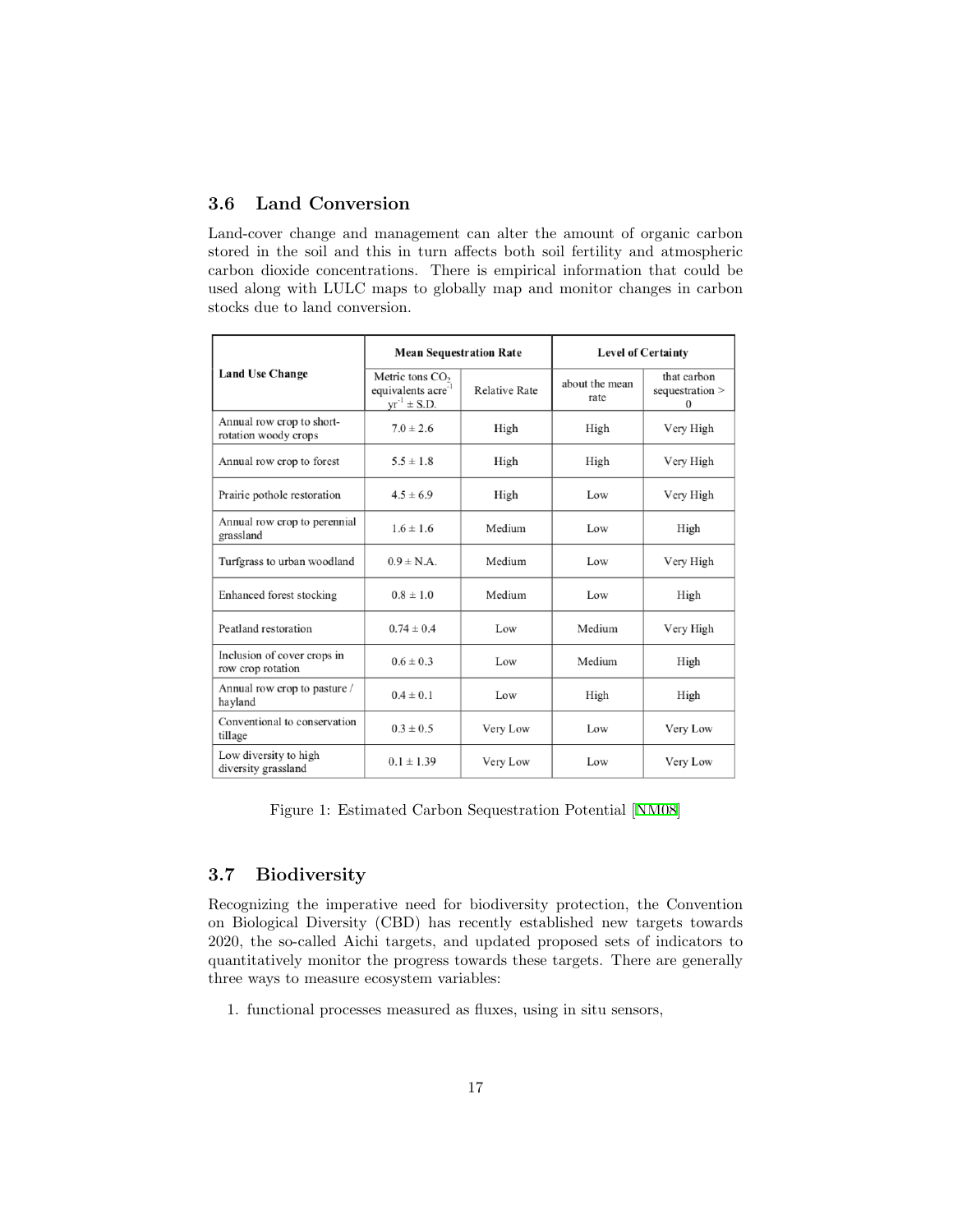- 2. precise monitoring of composition, abundance, extent and change, is commonly done by in situ monitoring through habitat surveillance combined with vegetation plots,
- 3. structural change monitoring using in situ combination with remote sensing from space, aircraft, or drone [[JSM](#page-24-8)<sup>+</sup>17].

Some of the important biodiversity indicators that are required for building prediction models could be measured in enough detail by using high-resolution remote sensing data collected with UAVs [\[SVN](#page-25-8)<sup>+</sup>18]. Remote sensing has been increasingly contributing to timely, accurate, and cost-effective assessment of biodiversity-related characteristics and functions during the last years. Novel approaches integrating multi-sensor acquisitions can help to improve the understanding of the various environmental, physical, climatic, and human factors influencing biodiversity, by monitoring spatial and temporal variations in species composition.

Several biodiversity-related international projects have recently been implemented, such as the [7th European Framework Programme](https://ec.europa.eu/research/fp7/index_en.cfm) (FP7) , [MS.Monina](https://sites.google.com/site/wwwmsmoninaeu/) (Multi-scale Service for Monitoring Natura 2000 Habitats of European Community Interest), and [BIO SOS](http://www.biosos.eu) (Biodiversity multi-Source monitoring System: from Space to Species); the latter two focusing on biodiversity monitoring from space [\[PMS15\]](#page-25-9).

## <span id="page-17-0"></span>**3.8 Sediment Delivery and Soil Loss Due to Erosion**

The loss of soil leads to a decline in organic matter and nutrient content, the breakdown of soil structure and a reduction of the available soil water stored, which can lead to an enhanced risk of flooding and landslides in adjacent areas. Nutrient and carbon cycling can be significantly altered by mobilization and deposition of soil, considering eroded soil may lose 75 - 80 percent of its carbon content, with consequent release of carbon to the atmosphere [\[eur18](#page-23-10)]. The total land area subjected to human-induced soil degradation is estimated at about 2 billion hectares. From this, the land area affected by soil degradation due to erosion is estimated at 1100 Mha by water erosion and 550 Mha by wind erosion. Using conventional methods to assess soil erosion risk is expensive and time-consuming.

The soil loss model, Revised Universal Soil Loss Equation (RUSLE), can be integrated with GIS in order to estimate soil loss [[EJBG](#page-23-11)<sup>+</sup>17] [\[And10\]](#page-23-12). The RUSLE model can predict erosion potential on a cell-by-cell basis, which is effective when attempting to identify the spatial pattern of the soil loss present within a large region. GIS can then be used to isolate and query these locations to identify the role of individual variables contributing to the observed erosion potential value. The soil erosion assessment depends upon the regional characteristics of the area, namely climate, soil condition, land use/land cover, topography, and lithology. A DEM (Digital Elevation Model) is one of the essential inputs required for soil erosion modelling. Other inputs include thematic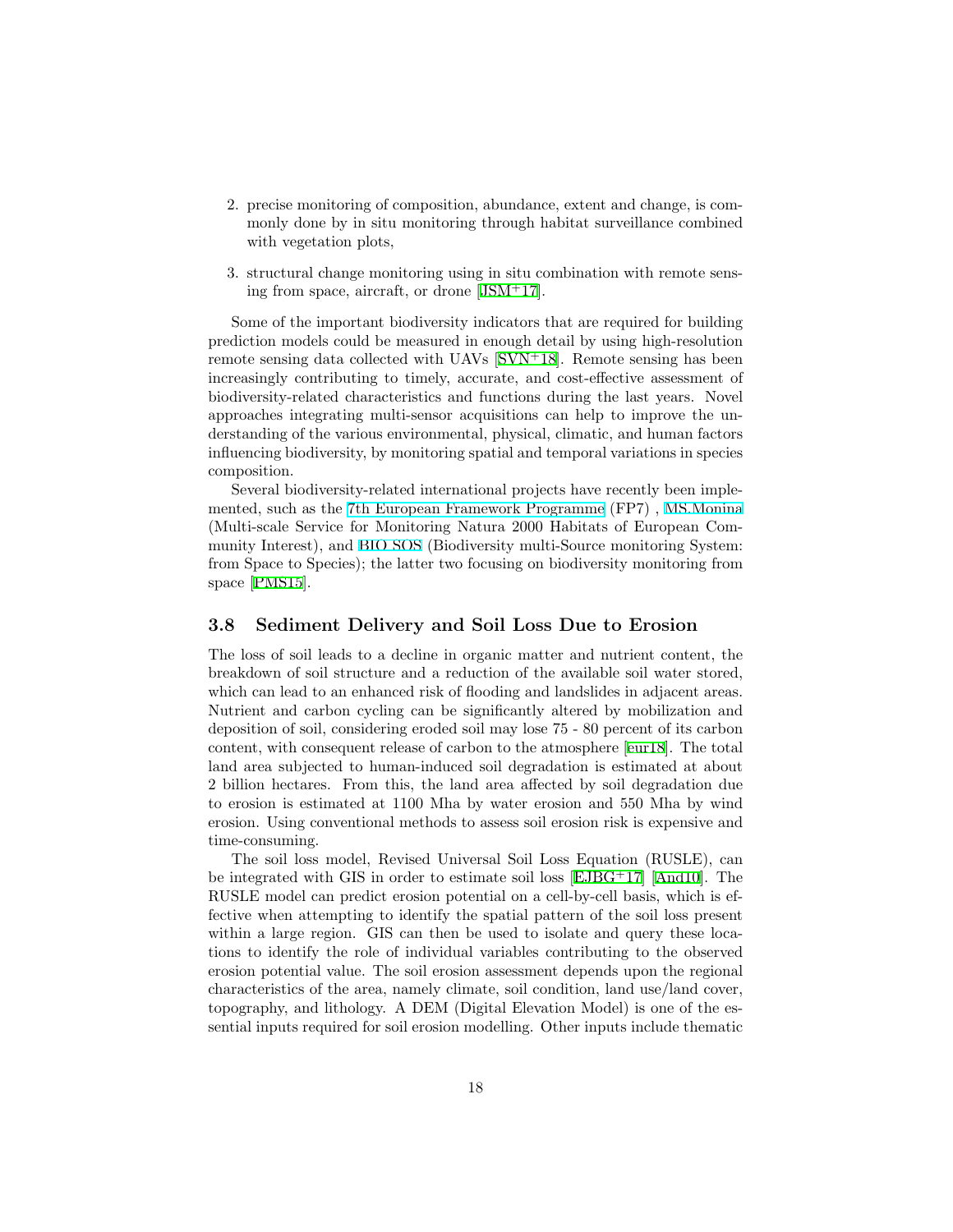factor maps that can be generated in GIS from climate and geological data, and landsat images.

# <span id="page-18-0"></span>**3.9 Net Primary Productivity (NPP)**

Net primary productivity (NPP) is an indicator of land productivity. NPP represents how much carbon dioxide vegetation takes in during photosynthesis minus how much carbon dioxide the plants release during respiration (metabolizing sugars and starches for energy). Land productivity can be assessed through estimates of NPP ( $tDM/ha/yr$ ), where a change in the absolute numerical value may be positive or negative. NPP can be quantified using indices derived from Earth observation data such as the Normalized Difference Vegetation Index (NDVI) or Enhanced Vegetation Index (EVI). Dry Matter Productivity (DMP) represents the overall growth rate or dry biomass increase of the vegetation, expressed in kilograms of dry matter per hectare per day (kgDM/ha/day). DMP is directly related to NPP, but its units are customized for agro-statistical purposes. According to Atjay et al. (1979), the efficiency of the conversion between carbon and dry matter is on the average 0.45 gC/gDM. DMP images available at Copernicus Hub, derive from SPOT-VGT (until December 2013) and PROBA-V (from January 2014) imagery combined with (modeled) meteorological data from ECMWF, are made available at 1km resolution and are updated every 10 days. Also new products are being prepared at 300m and 100m resolution. Similar products could be built for moderate to high resolution images by following methods from the Copernicus Global Land Operations ?Vegetation and Energy" [[WWLF\]](#page-25-10).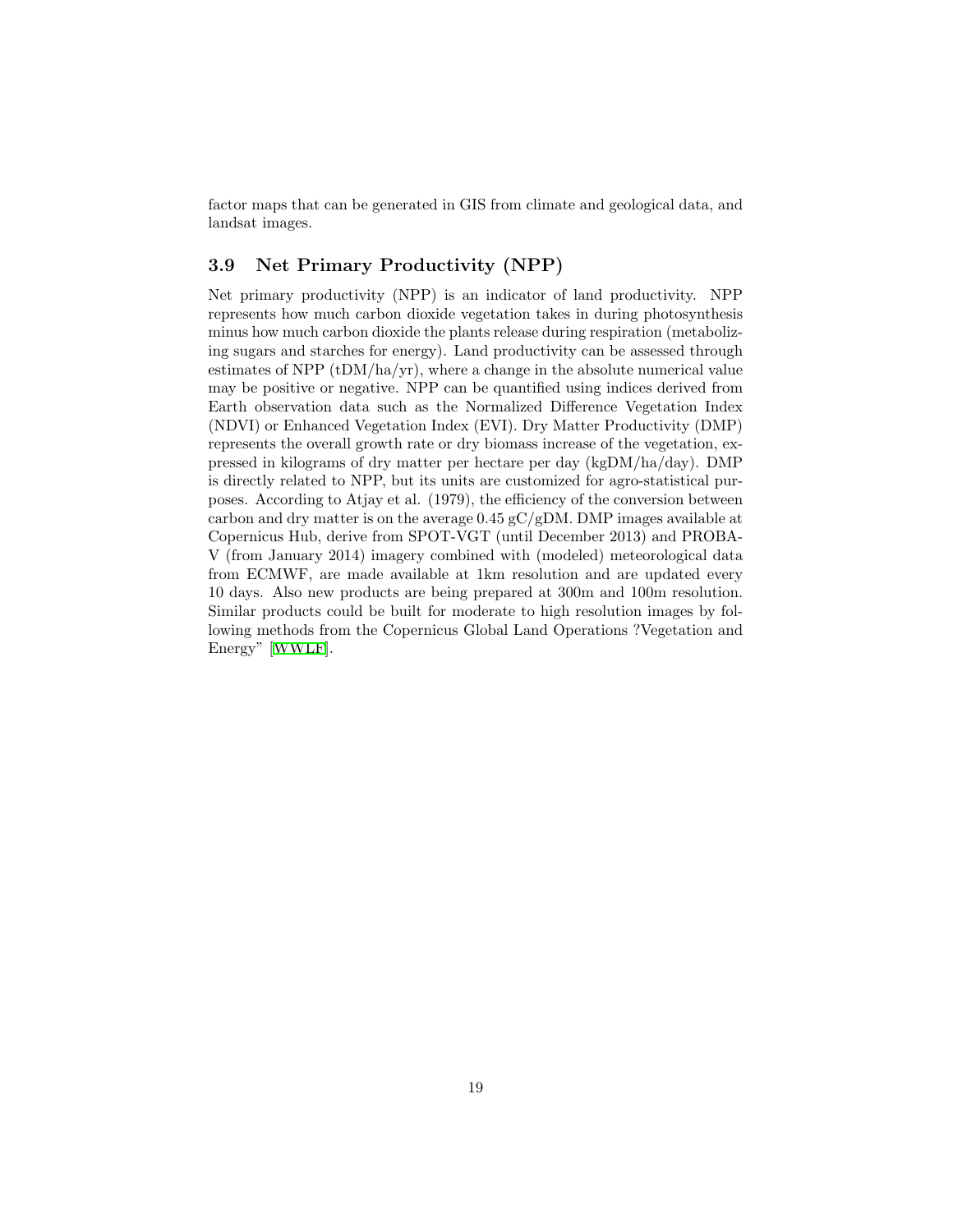| Covariables      | Scale/type     | Source of infor-                       | Indicators<br>af-    |
|------------------|----------------|----------------------------------------|----------------------|
|                  |                | mation                                 | fected               |
| Climate:<br>hu-  | Landscape/     | Multitemporal se-                      | $Changes$ in<br>area |
| midity, rainfall | remote sensing | ries data of rainfall                  | of surface waters.   |
|                  | and<br>pluvio- | events, or accu-                       | Changes in runoff    |
|                  | metric maps    | rainfall<br>$\mathop{\mathrm{multad}}$ | volumes between      |
|                  |                | thematic<br>maps                       | years. Changes       |
|                  |                | meteorolog-<br>from                    | in hydric erosion    |
|                  |                | databases.<br>ical                     | gullies (increase in |
|                  |                | Intensity of rainfall                  | number or sizes)     |
|                  |                | events.                                |                      |
| Soil moisture    | Landscape/re-  | Topographic                            | AGB, NPP,<br>soil    |
|                  | mote sensing   | Index<br>Wetness                       | erosion, runoff      |
|                  |                | $(TWI)$ , Temper-                      |                      |
|                  |                | ature?Vegetation                       |                      |
|                  |                | Dryness Index                          |                      |
|                  |                | (TVDI), Vegeta-                        |                      |
|                  |                | tion Temperature                       |                      |
|                  |                | Condition<br>Index                     |                      |
|                  |                | (VTCI)                                 |                      |

# <span id="page-19-0"></span>**3.10 Covariables**

# <span id="page-19-1"></span>**3.11 Climate: Rainfall**

When analyzing changes in ecosystems or species that are directly affected by the availability of water, it might be necessary to perform very long-term monitoring in order to detect changes due to other causes, like land management or other anthropic impacts. Otherwise, the weather variable should be somehow considered or subtracted from the data in order to ?denoise? the data and find patterns. For example, changes in the area of surface water bodies could vary between years according to both anthropic and climatic causes. A wetland that shows erratic changes in size through a 10 year period could be indeed shrinking or increasing its area due to drainage, irrigation, or channelization practices in the area. However, some rainy years could mask the real trend so that it could be detected after more than 15 years, which may be too late for mitigation.

# <span id="page-19-2"></span>**3.12 Soil Moisture**

Soil moisture influences many potential indicators for carbon monitoring like soil erosion, AGB, NPP, and water and nutrient runoff. So, measuring and monitoring soil moisture variations in time could help to denoise the measures from these indicators and identify changes due to human actions in moderate time periods.

Soil moisture changes can be monitored by remote sensing and GIS: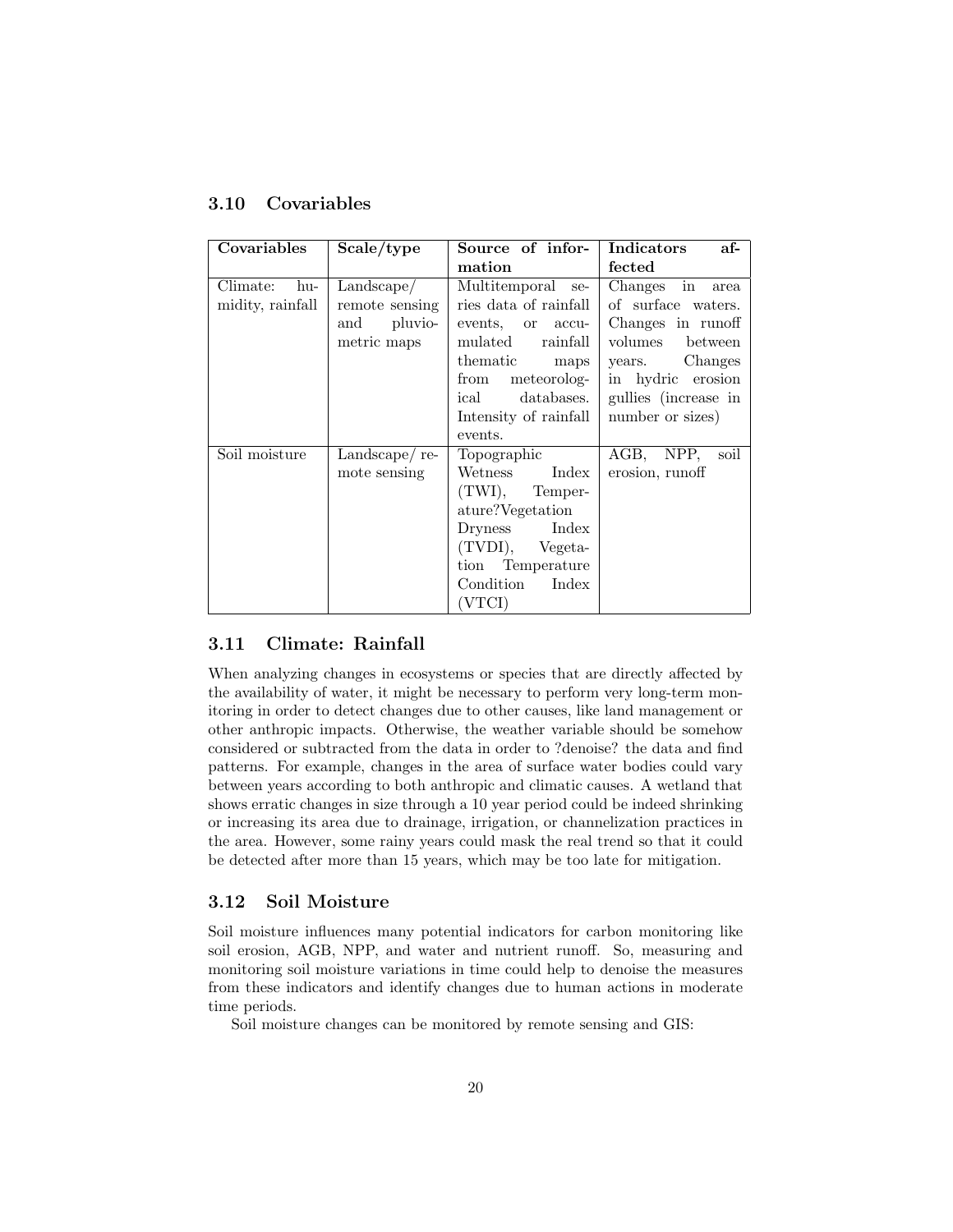- *•* Soil Water Index (SWI) with a resolution of 1 km?tracks relative soil water content
- *•* Recently launched microwave SMOS (Soil Moisture and Ocean Salinity)
- *•* Future satellite SMAP (Soil Moisture Active Passive), temporal resolution of 3-5 days and 1 km resolution
- *•* Surface energy balance models with ASTER and MODIS images as surface variables
	- **–** Soil Energy BALance (SEBAL),
	- **–** Two-Source Energy Balance (TSEB)
	- **–** Surface Energy Balance System (SEBS)

# <span id="page-20-0"></span>**4 Main Indicators for Carbon Sequestration**

| Indicator      | Predictors                            | Data type                             | Data sources        |
|----------------|---------------------------------------|---------------------------------------|---------------------|
| Above          | $\overline{\text{of}}$<br>Combination | Radar, LiDAR,                         | RapidEye, UAV       |
| Ground         | different<br>sources                  | and optical re-                       | datasets, World-    |
| <b>Biomass</b> | of spectral data,                     | mote<br>sensing                       | view,<br>SPOT,      |
| (AGB)          | radar (SAR), Land                     | imagery. Some-                        | Sentinel, Landsat   |
|                | $Use/Land$ Cover                      | times terrestrial                     | MODIS,<br>and       |
|                | (LULC)<br>maps,                       | samplings<br>are                      | SAR platforms.      |
|                | terrain<br>sampling,                  | needed.                               |                     |
|                | Regression mod-                       |                                       |                     |
|                | els, classifications.                 |                                       |                     |
|                | Algorithms (e.g.                      |                                       |                     |
|                | BIOMASAR).                            |                                       |                     |
| Land<br>$Con-$ | Changes in LULC                       | Spaceborne<br>sen-                    | Landsat<br>TM,      |
| version        | maps, vegetation                      | sors, hyperspec-                      | ALOS/AVNIR-         |
|                | indices,<br>Forest                    | tral imagery on                       | 2, IKONOS           |
|                | Canopy Density                        | airborne sensors                      | $EO-1/Hy$ perion,   |
|                | model (FCD)                           |                                       | $EO-1/ALI$ ,<br>and |
|                |                                       |                                       | $ALOS/AVNIR-2$      |
| Net Primary    | NPP (tDM/ha/yr)                       | $\overline{UAV}$<br>air-<br><b>or</b> | Sentinel, Land-     |
| Production     | can be quantified                     | borne remote                          | sat, Modis          |
| (NPP)          | using indices de-                     | sensing<br>spec-                      |                     |
|                | rived from earth                      | tral composites                       |                     |
|                | observation data                      | (i.e. vegetation                      |                     |
|                | such as the Nor-                      | indices)                              |                     |
|                | malized Difference                    |                                       |                     |
|                | Vegetation Index                      |                                       |                     |
|                | (NDVI) or<br>$En-$                    |                                       |                     |
|                | hanced Vegetation                     |                                       |                     |
|                | Index $(EVI)$ .                       |                                       |                     |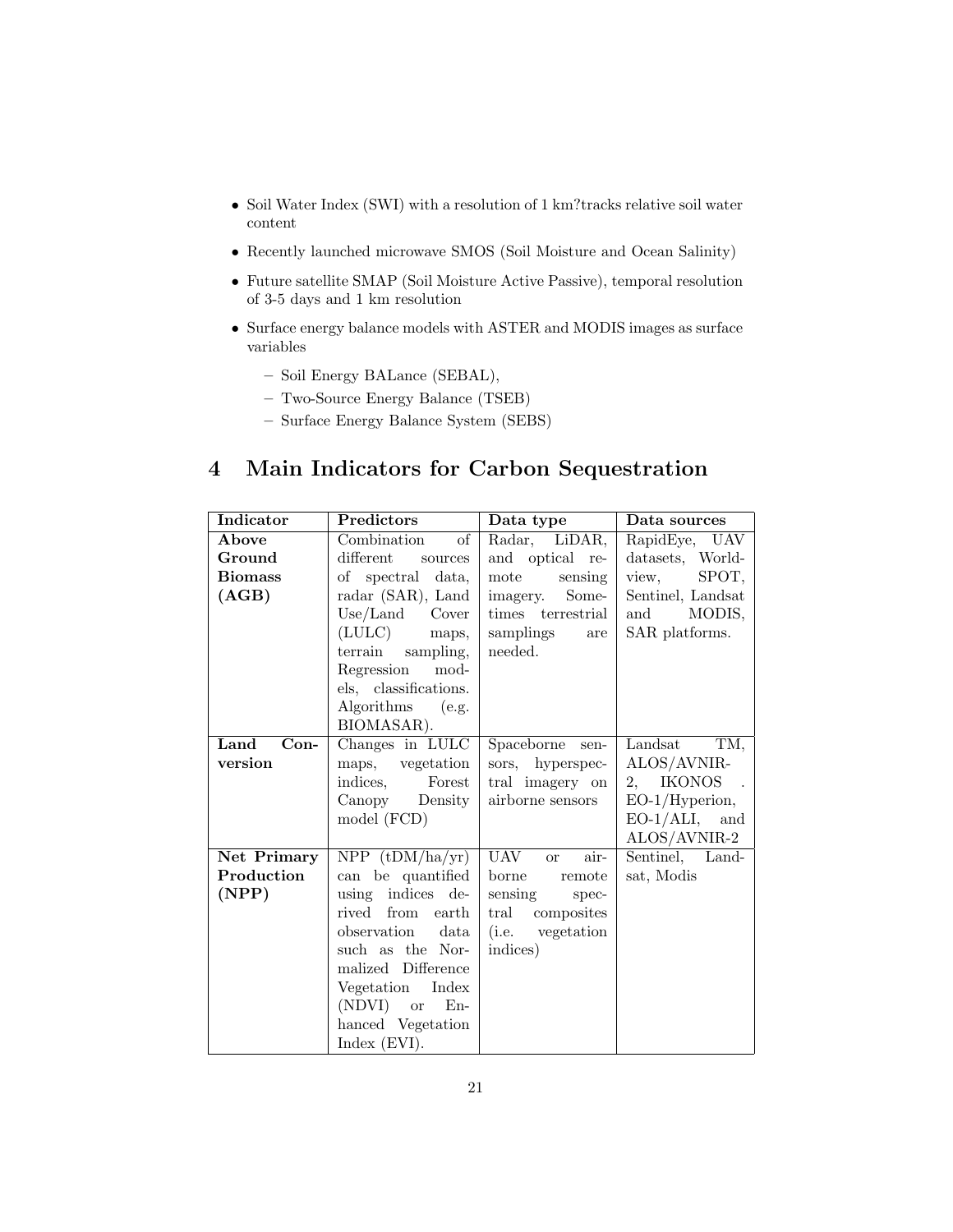| <b>Biodiversity</b>     | CBD<br>Indicators                                          | LiDAR, UAV,                 | Sentinel,<br>Land-          |
|-------------------------|------------------------------------------------------------|-----------------------------|-----------------------------|
|                         | Habitat<br>rarity                                          | and optical re-             | Modis,<br>sat.              |
|                         | (InVEST) Habitat                                           | mote<br>sensing             | Copernicus,<br>Big          |
|                         | Quality (InVEST)                                           | and<br>imagery,             | Data                        |
|                         | Habitat Connectiv-                                         | derived thematic            |                             |
|                         | ity (FRAGSTATS)                                            | Mapable<br>maps.            |                             |
|                         | Habitat<br>frag-                                           | data<br>showing             |                             |
|                         | mentation                                                  | changes in the              |                             |
|                         | (FRAGSTATS)                                                | distribution                |                             |
|                         | Indicator Species.                                         | and/or $\Gamma$ richness    |                             |
|                         |                                                            | patterns of cer-            |                             |
|                         |                                                            | indicator<br>tain           |                             |
|                         |                                                            | under<br>species            |                             |
|                         |                                                            | monitoring<br>pro-          |                             |
|                         |                                                            | can<br>be<br>grams          |                             |
|                         |                                                            | downloaded from             |                             |
|                         |                                                            | Big Data.                   |                             |
| $PFT/Ellenberg$ Landsat | seasonal                                                   | <b>UAV</b><br>or or<br>air- | DEMs,<br>LULC,              |
|                         | composites<br>and                                          | borne<br>remote             | soil maps<br>from           |
|                         | vegetation indices,                                        | sensing<br>spec-            | various<br>plat-            |
|                         | from<br>multi-<br>$\alpha$                                 | tral<br>composites          | forms.                      |
|                         | evidential<br>source                                       | vegetation<br>(e.g.         |                             |
|                         | (ER)<br>reasoning                                          | indices),<br>local          |                             |
|                         | algorithm.                                                 | calibration                 |                             |
| Soil Erosion            | Compound<br>$To-$                                          | Radar, LiDAR,               | DEMs, LULC,                 |
|                         | pographic<br>$In-$                                         | and<br>Optical              | soil maps<br>from           |
|                         | $\mathrm{dex}$<br>$\left( \text{CTI} \right)$<br><b>or</b> | remote<br>sens-             | various platforms           |
|                         | TWI,<br><b>RUSLE</b>                                       | Thematic<br>ing.            |                             |
|                         | RUSLE2/GIS<br><b>or</b>                                    | Maps for RUSLE              |                             |
|                         | methodology.                                               | factors.                    |                             |
| Water<br>and            | Number<br>Curve                                            | Radar and Opti-             | Thematic<br>maps:           |
| nutrient                | from the Soil Con-                                         | cal remote sens-            | DEMs,<br><b>LULC</b>        |
| runoff                  | servation Service of                                       | ing, local cali-            | maps,<br>climate            |
|                         | the US (SCS-CN)                                            | bration from ter-           | maps, soil type             |
|                         | Nutrient<br>runoff                                         | rain surveys, Em-           | maps. Empirical             |
|                         | estimates<br>from                                          | pirical data, and           | equations<br>and            |
|                         | models, e.g. Swat,                                         | equations.<br>$Hv-$         | values (e.g. SCS-           |
|                         | AnnAGNPs.                                                  | drological tools in         | $\mathrm{CN}$<br>equations, |
|                         |                                                            | GIS.                        | EMCs values)                |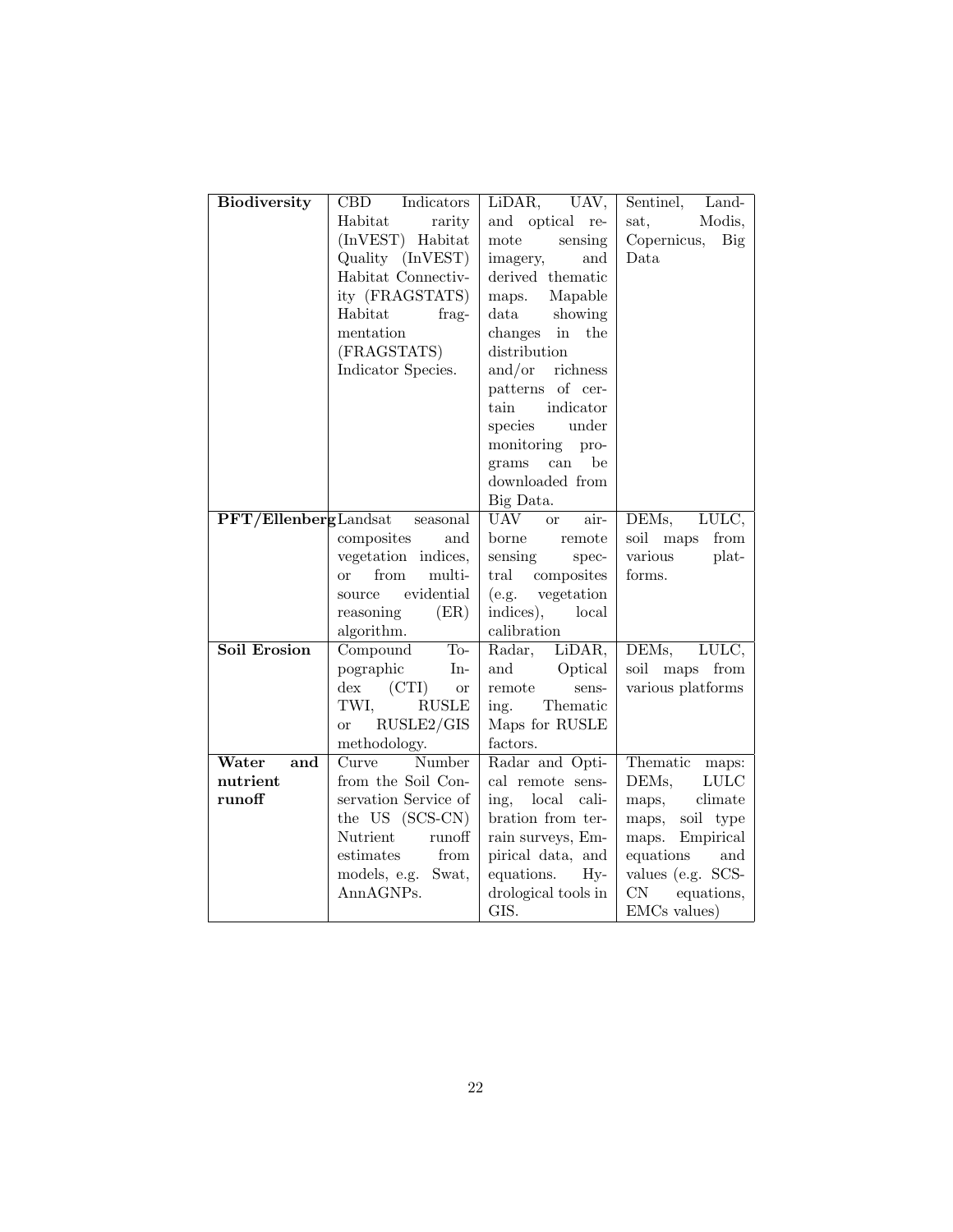| Soil Organic | Multivariate<br>re-          | Hyperspectral      | Updated satellite   |
|--------------|------------------------------|--------------------|---------------------|
| Carbon       |                              | from               | hyperspectral im-   |
|              | gression<br>modeling         | imagery            |                     |
|              | such<br>Partial<br><b>as</b> | Orbital, UAV, or   | agery databases,    |
|              | Least-Square Re-             | airborne remote    | drone imagery.      |
|              | gression (PLSR)              | sensing            |                     |
|              | and multiple linear          |                    |                     |
|              | regression based on          |                    |                     |
|              | soil color attributes        |                    |                     |
|              | (visible bands).             |                    |                     |
|              | Indices based on             |                    |                     |
|              | spectral reflectance         |                    |                     |
|              | Regression krig-             |                    |                     |
|              | ing of predictor             |                    |                     |
|              | variables: Tasseled          |                    |                     |
|              | brightness,<br>cap           |                    |                     |
|              | and<br>greenness             |                    |                     |
|              | indices,<br>wetness          |                    |                     |
|              | NDVI, Vegetation             |                    |                     |
|              | Temp. Cond. In-              |                    |                     |
|              | dex (VTCI), DEM,             |                    |                     |
|              |                              |                    |                     |
|              | slopes, Compound             |                    |                     |
|              | Topography<br>$In-$          |                    |                     |
|              | $dex$ (CTI)- Leaf            |                    |                     |
|              | Area Indices<br>for          |                    |                     |
|              | grasslands                   |                    |                     |
| Surface wa-  | TSS,<br>Turbidity,           | Spaceborne<br>sen- | TM,<br>Landsat      |
| ter quality  | Chl-a, CDOM                  | sors, hyperspec-   | ALOS/AVNIR-         |
|              |                              | tral imagery on    | 2,<br>IKONOS.       |
|              |                              | airborne sensors   | $EO-1/Hyperion,$    |
|              |                              |                    | $EO-1/ALI$ ,<br>and |
|              |                              |                    | ALOS/AVNIR-2        |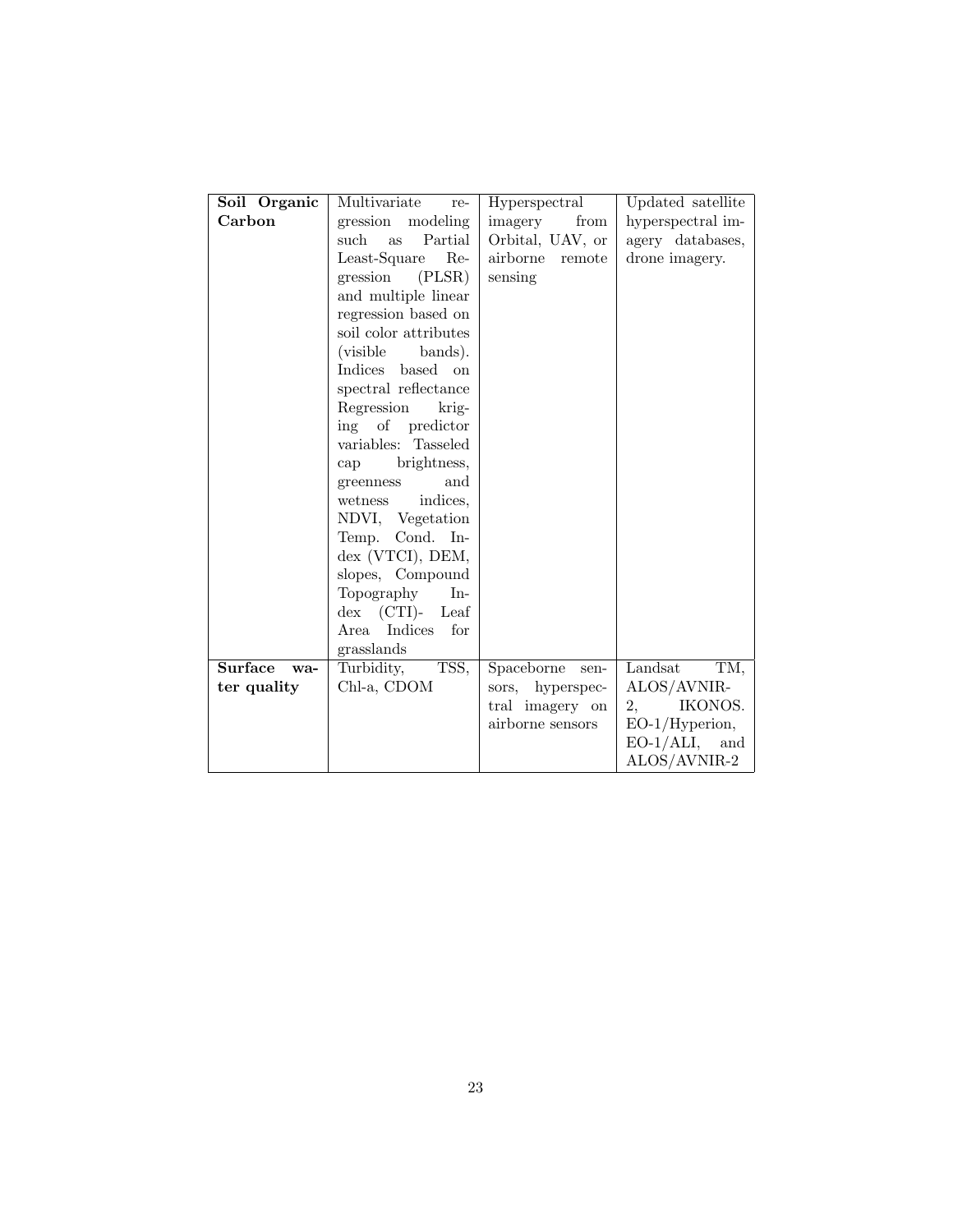# <span id="page-23-0"></span>**References**

- <span id="page-23-7"></span>[ABP<sup>+</sup>18] Gregory P Asner, Philip G Brodrick, Christopher Philipson, Nicolas R Vaughn, Roberta E Martin, David E Knapp, Joseph Heckler, Luke J Evans, Tommaso Jucker, Benoit Goossens, et al. Mapped aboveground carbon stocks to advance forest conservation and recovery in malaysian borneo. *Biological Conservation*, 217:289–310, 2018.
- <span id="page-23-12"></span>[And10] Linus Andersson. Soil loss estimation based on the usle/gis approach through small catchments-a minor field study in tunisia. 2010.
- <span id="page-23-5"></span>[BLMP17] Pasquale Borrelli, Emanuele Lugato, Luca Montanarella, and Panos Panagos. A new assessment of soil loss due to wind erosion in european agricultural soils using a quantitative spatially distributed modelling approach. *Land Degradation & Development*, 28(1):335–344, 2017.
- <span id="page-23-6"></span>[BSK+08] HM Bartholomeus, ME Schaepman, Lammert Kooistra, Antoine Stevens, WB Hoogmoed, and OSP Spaargaren. Spectral reflectance based indices for soil organic carbon quantification. *Geoderma*, 145(1-2):28–36, 2008.
- <span id="page-23-11"></span>[EJBG+17] Aafaf El Jazouli, Ahmed Barakat, Abdessamad Ghafiri, Saida El Moutaki, Abderrahim Ettaqy, and Rida Khellouk. Soil erosion modeled with usle, gis, and remote sensing: a case study of ikkour watershed in middle atlas (morocco). *Geoscience Letters*, 4(1):25, 2017.
- <span id="page-23-10"></span>[eur18] Agri-environmental indicator - soil erosion, 2018.
- <span id="page-23-1"></span>[Eyk17] Sarah Eykyn, January 2017.
- <span id="page-23-4"></span>[For03] Richard TT Forman. *Road ecology: science and solutions*. Island Press, 2003.
- <span id="page-23-9"></span>[GMR16] Mohammad Haji Gholizadeh, Assefa M Melesse, and Lakshmi Reddi. A comprehensive review on water quality parameters estimation using remote sensing techniques. *Sensors*, 16(8):1298, 2016.
- <span id="page-23-3"></span>[inv18] 2018.
- <span id="page-23-2"></span>[IUC17] IUCN. Summary statistics. [http://www.iucnredlist.org/](http://www.iucnredlist.org/about/summary-statistics) [about/summary-statistics](http://www.iucnredlist.org/about/summary-statistics), 2017.
- <span id="page-23-8"></span>[JFH12] Alison Curtin John Foster, Lisa Evans and Brydie Hill. The role of wetlands in the carbon cycle. issues paper the role of wetlands in the carbon cycle. [www.environment.gov.au/water/wetlands/](www.environment.gov.au/water/wetlands/publications/issues-paper-wetlands-role-carbon-cycle)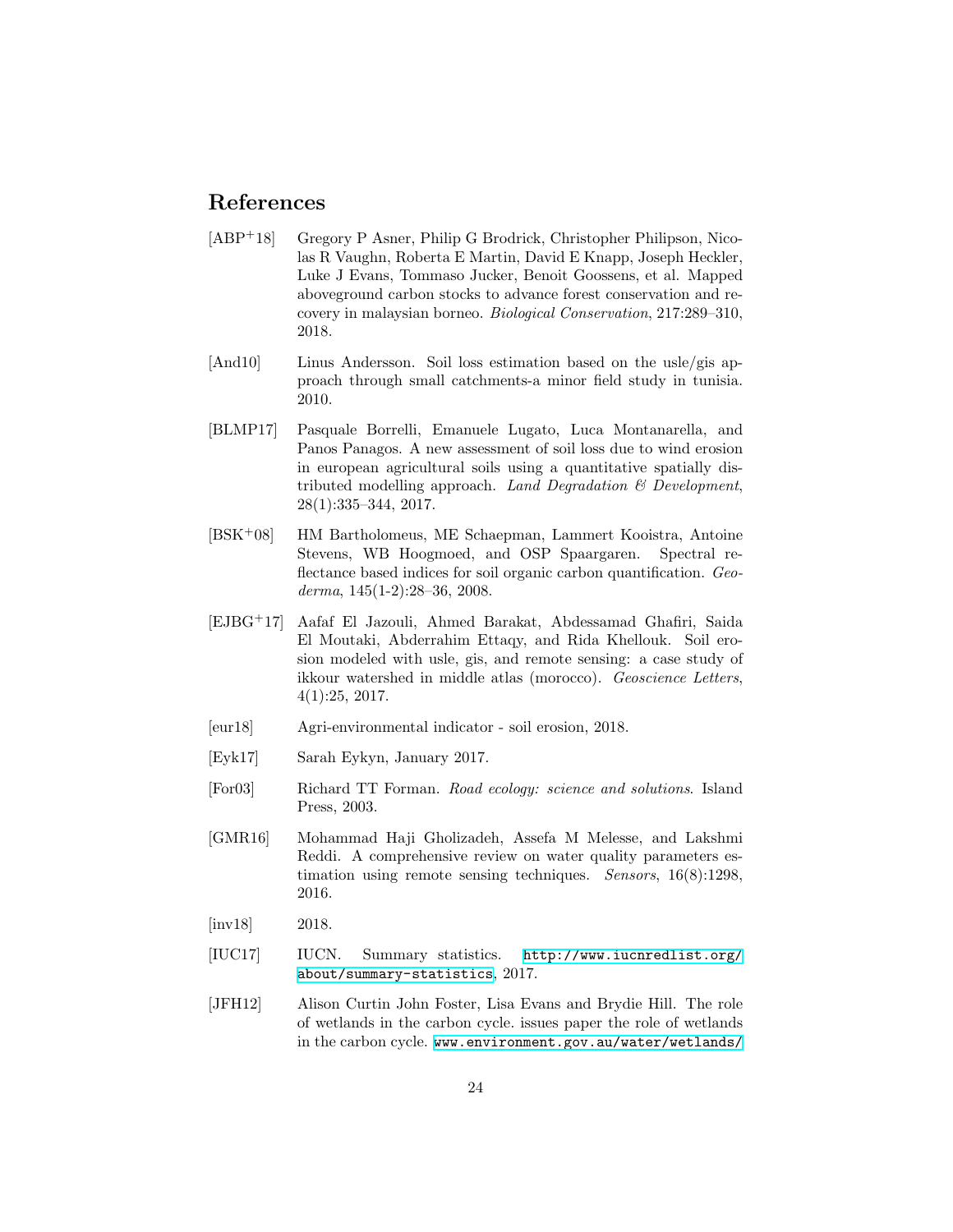[publications/issues-paper-wetlands-role-carbon-cycle](www.environment.gov.au/water/wetlands/publications/issues-paper-wetlands-role-carbon-cycle), 2012.

- <span id="page-24-8"></span>[JSM<sup>+</sup>17] Rob HG Jongman, Andrew K Skidmore, CA Sander Mücher, Robert GH Bunce, and Marc J Metzger. Global terrestrial ecosystem observations: why, where, what and how? In *The GEO handbook on biodiversity observation networks*, pages 19–38. Springer, 2017.
- <span id="page-24-6"></span>[KM17] Lalit Kumar and Onisimo Mutanga. Remote sensing of aboveground biomass, 2017.
- <span id="page-24-0"></span>[KVC<sup>+</sup>07] Alexandra-Maria Klein, Bernard E Vaissiere, James H Cane, Ingolf Steffan-Dewenter, Saul A Cunningham, Claire Kremen, and Teja Tscharntke. Importance of pollinators in changing landscapes for world crops. *Proceedings of the Royal Society of London B: Biological Sciences*, 274(1608):303–313, 2007.
- <span id="page-24-3"></span>[LWHT15] Yan Li, Yu-Gang Wang, RA Houghton, and Li-Song Tang. Hidden carbon sink beneath desert. *Geophysical Research Letters*, 42(14):5880–5887, 2015.
- <span id="page-24-2"></span>[McK02] Michael L McKinney. Urbanization, biodiversity, and conservation: the impacts of urbanization on native species are poorly studied, but educating a highly urbanized human population about these impacts can greatly improve species conservation in all ecosystems. *BioScience*, 52(10):883–890, 2002.
- <span id="page-24-4"></span>[MDBSM11] VL Mulder, S De Bruin, ME Schaepman, and TR Mayr. The use of remote sensing in soil and terrain mapping?a review. *Geoderma*, 162(1-2):1–19, 2011.
- <span id="page-24-5"></span>[MKK+17] Arun Mondal, Deepak Khare, Sananda Kundu, Surajit Mondal, Sandip Mukherjee, and Anirban Mukhopadhyay. Spatial soil organic carbon (soc) prediction by regression kriging using remote sensing data. *The Egyptian Journal of Remote Sensing and Space Science*, 20(1):61–70, 2017.
- <span id="page-24-7"></span>[NM08] Edward A Nater and Cheryl Miller. Terrestrial carbon sequestration monitoring networks and demonstration sites. part ii, report to the minnesota department of natural resources from the minnesota terrestrial carbon sequestration initiative. 2008.
- <span id="page-24-1"></span>[NVJS01] Christian Nellemann, Ingunn Vistnes, Per Jordhøy, and Olav Strand. Winter distribution of wild reindeer in relation to power lines, roads and resorts. *Biological Conservation*, 101(3):351–360, 2001.